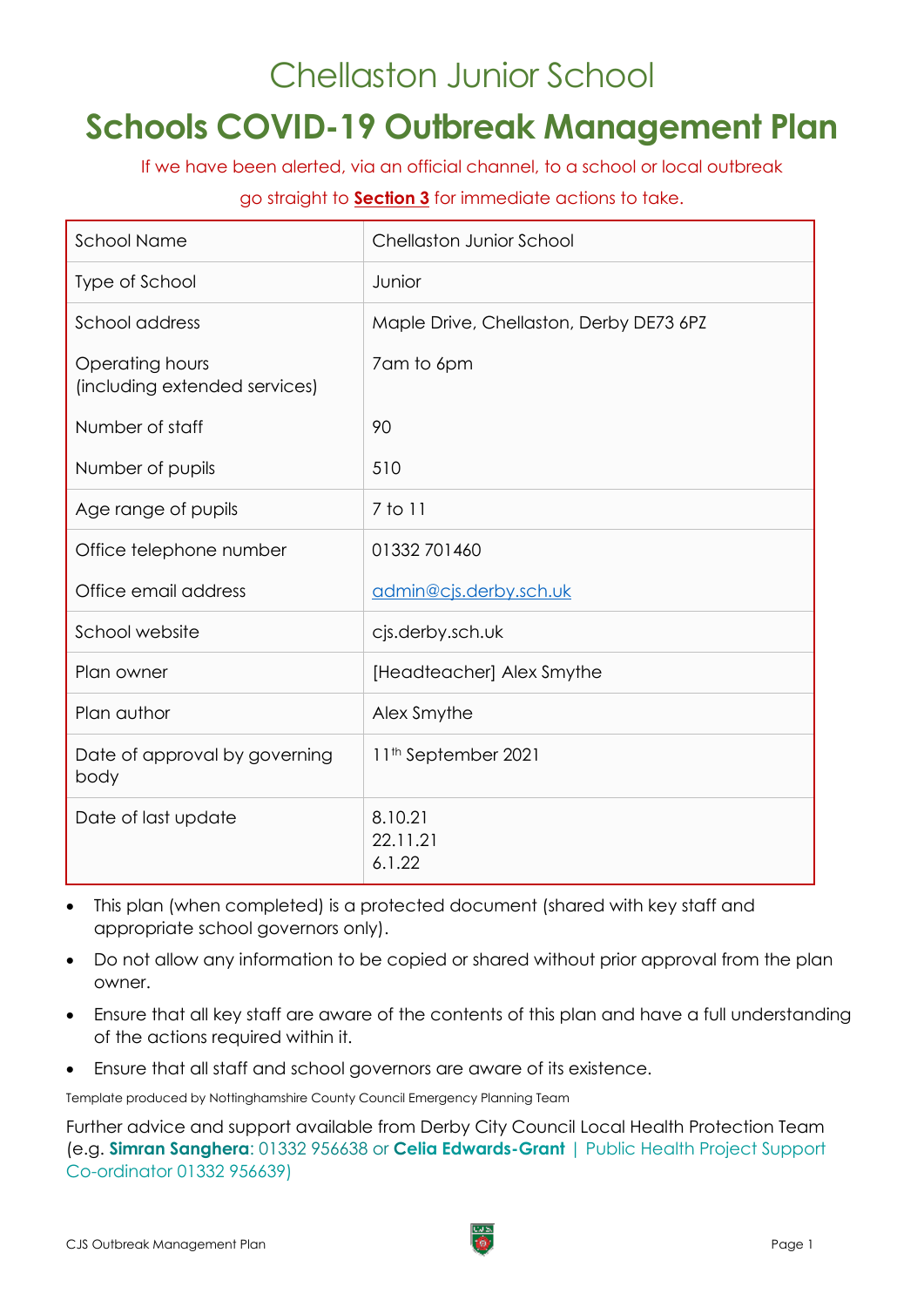In writing this Outbreak Management Plan, we have taken account of the Government 'Contingency Framework' for educational settings.

[https://www.gov.uk/government/publications/coronavirus-covid-19-local-restrictions-in](https://www.gov.uk/government/publications/coronavirus-covid-19-local-restrictions-in-education-and-childcare-settings/contingency-framework-education-and-childcare-settings)[education-and-childcare-settings/contingency-framework-education-and-childcare-settings](https://www.gov.uk/government/publications/coronavirus-covid-19-local-restrictions-in-education-and-childcare-settings/contingency-framework-education-and-childcare-settings)

The Operational Guidance sets out the measures that all education settings should have

in place to manage transmission of COVID-19 day to day. For most settings **it will make**

**sense to think about taking extra action if the number of positive cases substantially increases**. This is because it could indicate transmission is happening in the setting. The thresholds, detailed below, can be used by settings as an indication for when to seek public health advice if they are concerned.

For most education and childcare settings, whichever of these thresholds is reached first:

## **• 5 children, pupils, students or staff, who are likely to have mixed closely, test positive for COVID-19 within a 10-day period; or**

**• 10% of children, pupils, students or staff who are likely to have mixed closely test positive for COVID-19 within a 10-day period**

**IMPORTANT:** All settings should seek public health advice if a pupil, student, child or staff member is admitted to hospital with COVID-19. They can do this by phoning the DfE helpline (0800 046 8687, option 1)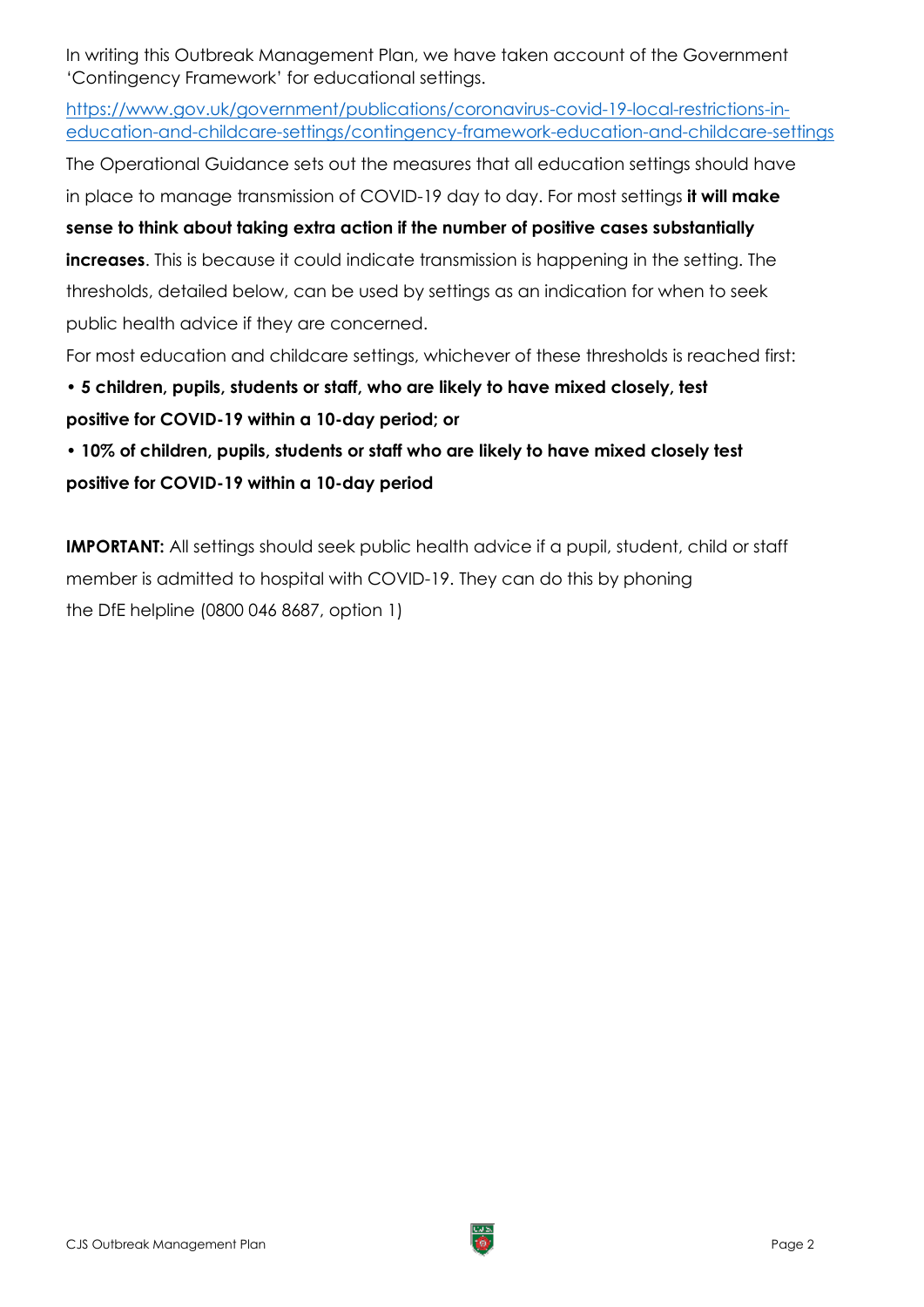## Contents

| $\mathbf{1}$ . |               |                                                                                       |  |
|----------------|---------------|---------------------------------------------------------------------------------------|--|
|                | а.            |                                                                                       |  |
|                | b.            |                                                                                       |  |
|                | C.            |                                                                                       |  |
| 2.             |               |                                                                                       |  |
|                | а.            | List of individuals/organisations who play an important role in providing support and |  |
|                |               |                                                                                       |  |
| 3.             |               |                                                                                       |  |
|                | a.            |                                                                                       |  |
|                | b.            |                                                                                       |  |
| 4.             |               |                                                                                       |  |
|                | a.            |                                                                                       |  |
|                | b.            |                                                                                       |  |
|                | C.            |                                                                                       |  |
|                | d.            |                                                                                       |  |
|                | e.            |                                                                                       |  |
|                | f.            |                                                                                       |  |
| 5.             |               |                                                                                       |  |
|                | a.            |                                                                                       |  |
|                | b.            |                                                                                       |  |
|                | $\mathsf{C}.$ |                                                                                       |  |
| 6.             |               |                                                                                       |  |
|                | α.            |                                                                                       |  |
|                | b.            |                                                                                       |  |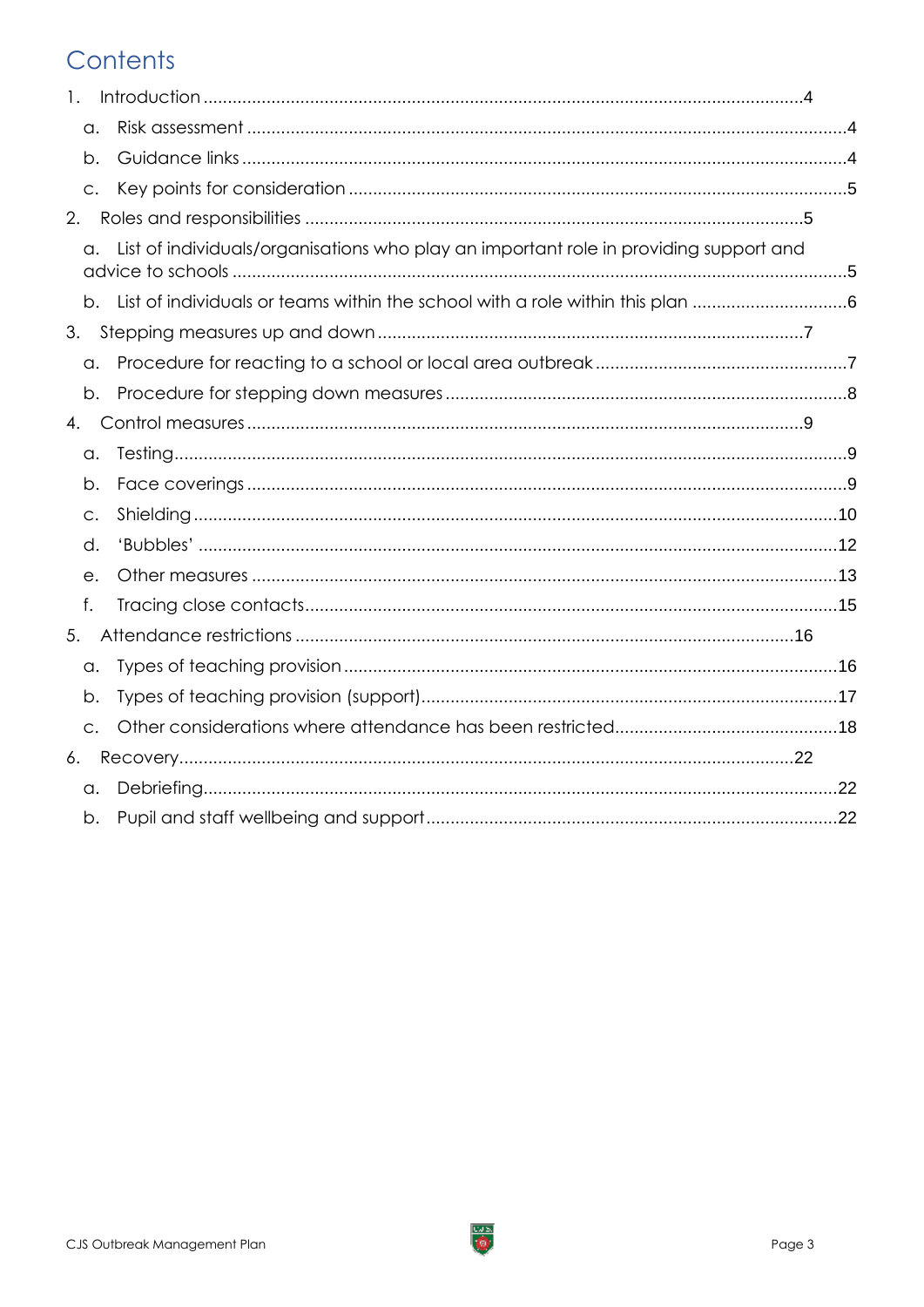## <span id="page-3-0"></span>1. Introduction

This outbreak management plan details the actions Chellaston Junior School Leaders and other key staff will take after they have been notified of a school or local outbreak to reduce the risk of transmission of coronavirus (COVID-19), including responding to variants of concern, including:

- the types of measures that school should be prepared for
- how decisions are made
- who can recommend these measures and where
- when measures should be lifted

All education and childcare settings should have outbreak management plans outlining how they would operate if there were an outbreak in their setting or local area. If we have several confirmed cases within 14 days, we may have an outbreak. We will call the dedicated advice service who will escalate the issue to your local health protection team where necessary and advise if any additional action is required, such as implementing elements of our outbreak management plan. We can reach them by calling the **DfE helpline on 0800 046 8687** and selecting option 1 for advice on the action to take in response to a positive case.

Local authorities, Directors of Public Health (DsPH) and PHE health protection teams (HPTs) are responsible for managing localised outbreaks and can recommend measures (described below) in individual education and childcare settings – or a small cluster of settings – as part of their outbreak management responsibilities.

This outbreak management plan describes how this school would operate if specific measures were recommended and should also include how the setting would ensure every, pupil receives the quantity and quality of education and care to which they are normally entitled.

## <span id="page-3-1"></span>**a. Risk assessment**

- We must comply with health and safety law and put in place proportionate control measures.
- **This plan does not replace the need to keep our school risk assessment up to date.**
- It is vital that a risk assessment is fully implemented which outlines proportionate control measures to manage and reduce the risk of COVID-19 transmission.
- It is important that this risk assessment is a live document that is kept up to date as required. The most efficient and effective way to update our current risk assessment would be to show in the document which existing control measures have been removed by using strike through text. This will make it easier to communicate the changes with staff and if necessary, reintroduce measures if required at a future date. This exercise will need to be completed before operational changes are made.

## <span id="page-3-2"></span>**b. Guidance links**

Completion of this plan is achieved in conjunction with the following list of guidance, however, **please note that this guidance is constantly being updated and it is important that we make sure we are working from the latest version**

• [Contingency framework: education and childcare settings \(www.gov.uk\)](https://www.gov.uk/government/publications/coronavirus-covid-19-local-restrictions-in-education-and-childcare-settings/contingency-framework-education-and-childcare-settings)

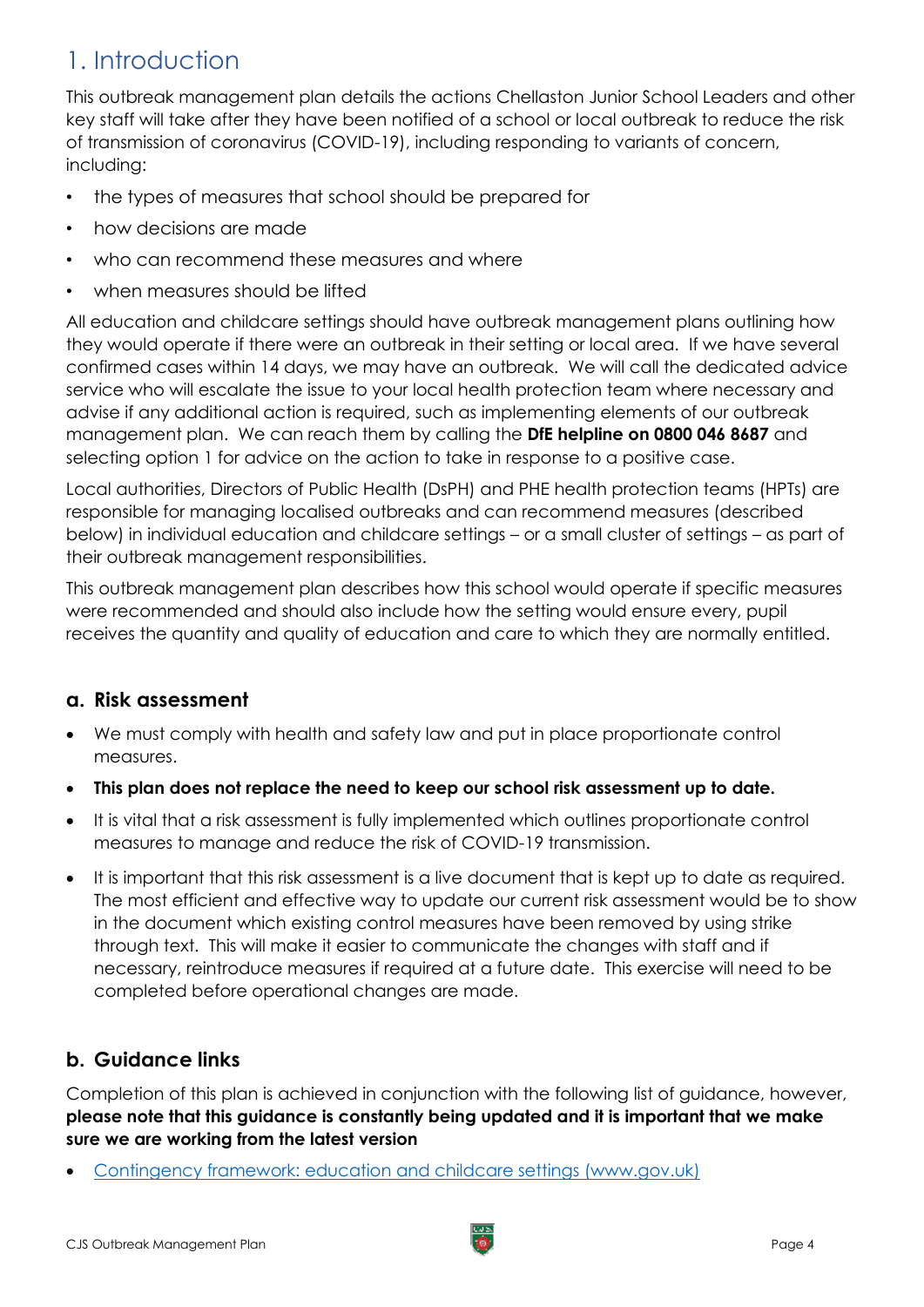• [https://assets.publishing.service.gov.uk/government/uploads/system/uploads/attachment\\_](https://assets.publishing.service.gov.uk/government/uploads/system/uploads/attachment_data/file/1044890/Schools_guidance_January_2022_.pdf) [data/file/1044890/Schools\\_guidance\\_January\\_2022\\_.pdf](https://assets.publishing.service.gov.uk/government/uploads/system/uploads/attachment_data/file/1044890/Schools_guidance_January_2022_.pdf)

#### <span id="page-4-0"></span>**c. Key points for consideration**

- The impacts of having missed education during the pandemic are severe for children, young people and adults. The school understands and will continue to carefully manage the impact on all staff, governors, visitors and volunteers. In all cases, any benefits in managing transmission should be weighed against any educational drawbacks.
- Decision-makers will endeavour to keep any measures to the minimum number of schools or groups possible, and for the shortest amount of time possible.
- Decision-makers will keep all measures under regular review and lift them as soon as the evidence supports doing so.
- Measures affecting education across an area should not be considered in isolation, but as part of a broader package of measures.
- **Attendance restrictions should only ever be considered as a very last resort.**
- Where measures include pupil attendance restrictions, the Department for Education (DfE) may advise on any groups that should be prioritised.

## <span id="page-4-1"></span>2. Roles and responsibilities

<span id="page-4-2"></span>

| a. List of individuals/organisations who play an important role in providing<br>support and advice to schools |                                                                                                                                                         |
|---------------------------------------------------------------------------------------------------------------|---------------------------------------------------------------------------------------------------------------------------------------------------------|
| <b>Person/Organisation</b>                                                                                    | <b>Contact details</b>                                                                                                                                  |
| Derby City Council<br>Public Health Team                                                                      | Contact via cct@derby.gov.uk<br><b>Simran Sanghera: 01332 956638 or Celia Edwards-Grant   Public</b><br>Health Project Support Co-ordinator 01332956639 |
| Local authority (LA)                                                                                          | Contact via jayne.hadfield@derby.gov.uk                                                                                                                 |
| Department for<br>Education                                                                                   | The DfE helpline on 0800 046 8687 (selecting option 1) can help<br>with advice on the action to take in response to a positive case.                    |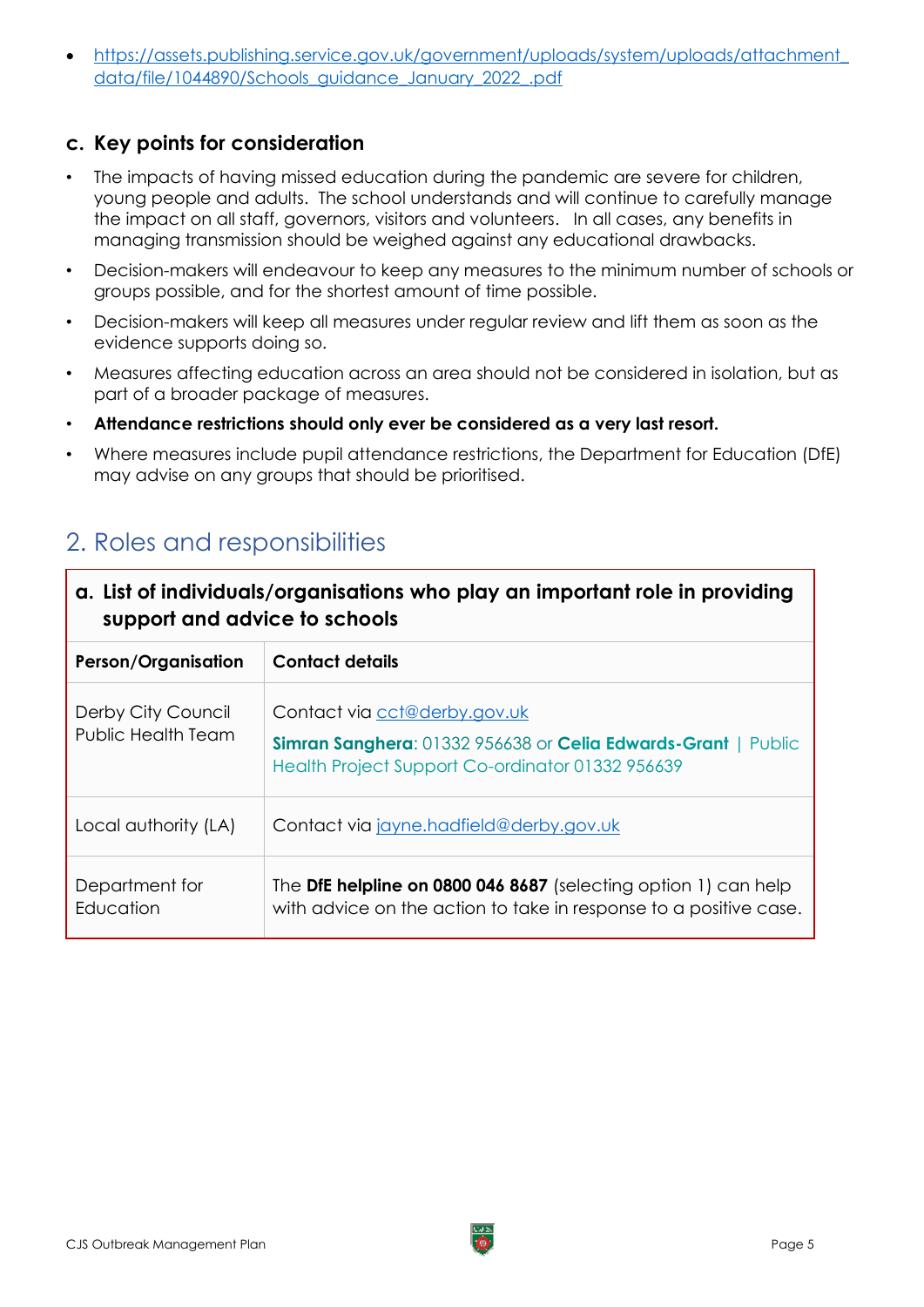<span id="page-5-1"></span><span id="page-5-0"></span>

| b. List of individuals or teams within the school with a role within this plan |                                                                                                                                                                                 |  |
|--------------------------------------------------------------------------------|---------------------------------------------------------------------------------------------------------------------------------------------------------------------------------|--|
| Person/Role                                                                    | Responsibilities / contact details                                                                                                                                              |  |
| Head teacher - Alex<br>Smythe                                                  | Overall responsibility for risk assessment and decision making                                                                                                                  |  |
| Zone Manager (Wrap<br>around care) - Sarah<br>Woolley                          | Ensuring that all staff in the Zone follow the guidance in<br>Protective measures for holiday or after-school clubs and other<br>out-of-school settings (www.gov.uk)            |  |
| Deputy Head<br>teacher - Karen Price                                           | Day to day leadership of staff to ensure risk assessment is being<br>implemented                                                                                                |  |
| Welfare Assistant -<br>Kathy Daintith                                          | Response to potential cases, communication with parents<br>Ensuring that pupils are cared for appropriately before going<br>home and that relevant areas are cleaned afterwards |  |
| Administrator - Nic<br><b>Bacon</b>                                            | Support for KD and KP including communicating with parents<br>and staff                                                                                                         |  |
| Learning Mentor -<br>Jayne Deane-Robson                                        | Parent contact for vulnerable pupils<br>Delivery and communication around home learning for relevant<br>pupils                                                                  |  |
| SENDCo - Ceri<br>Holmes                                                        | Support for pupils on the SEND record (often our vulnerable<br>pupils)<br>Close working with Learning Mentor (ensuring high quality home<br>learning provision)                 |  |
| Katy Bell – Well Being<br>Lead                                                 | Lead teacher for ensuring both staff and pupil well-being                                                                                                                       |  |
| <b>EMET</b> contacts                                                           | Elaine Aldridge (Executive Assistant and Company Secretary) -<br>ealdridge@emet.uk.com<br>Linda Azemia (Deputy CEO) - lazemia@emet.uk.com                                       |  |
| Health & Safety<br>Governor                                                    | Grant Chaplin - g.chaplin@cjs.derby.sch.uk                                                                                                                                      |  |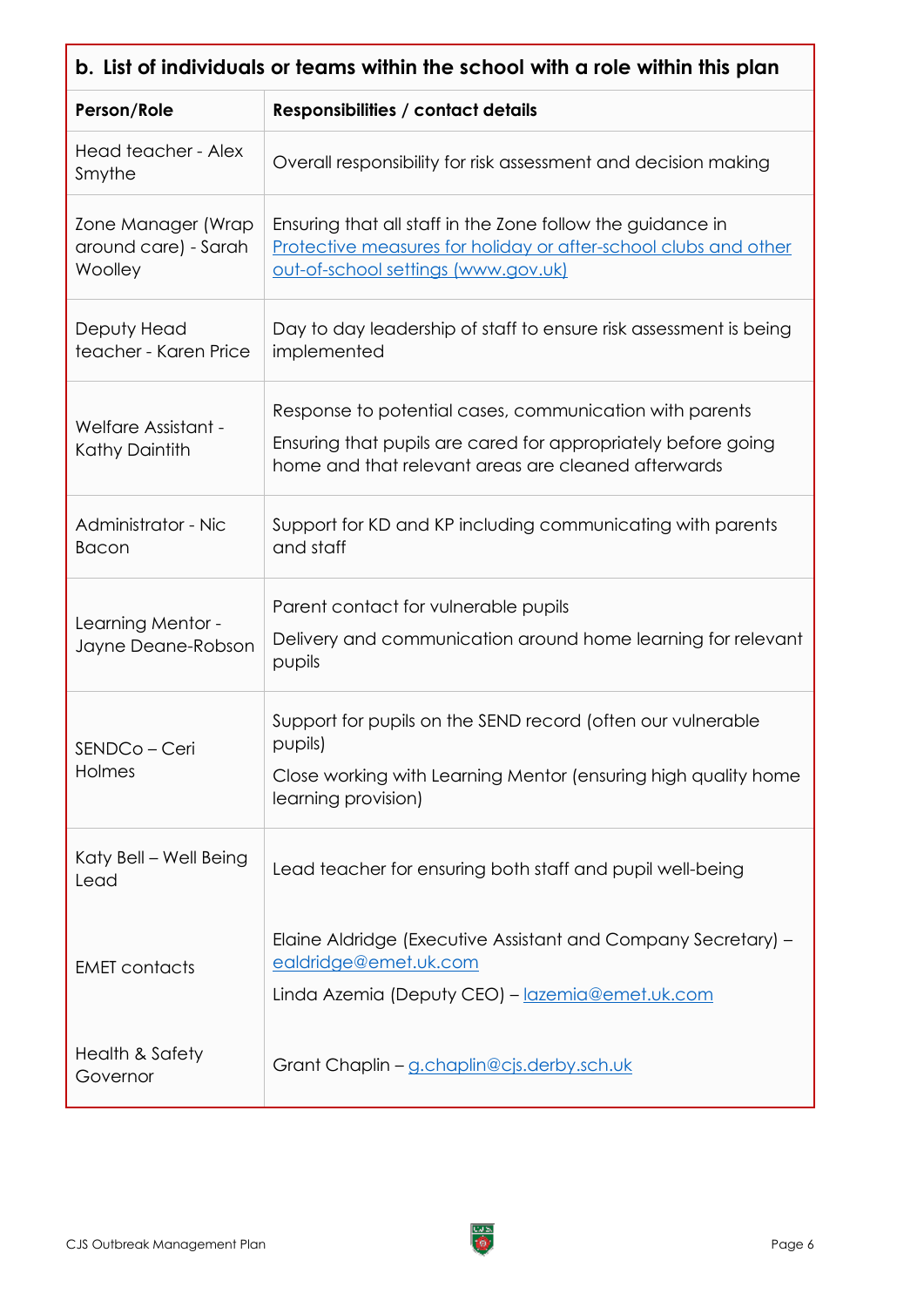## <span id="page-6-0"></span>3. Stepping measures up and down

- You will be alerted to a school or local outbreak, and do not need to activate measures within this plan before you receive that alert
- An alert may come from a number of sources (e.g. Director public health or their team, Public Health England (PHE) Health Protection Team, or a relevant person from the local authority).
- Do not act on information from unofficial sources seek more information from one of the above contacts first.
- Whoever receives the alert should ask for, and record, as much information as possible.

#### <span id="page-6-1"></span>**a. Procedure for reacting to a school or local area outbreak** Information to record Date of the alert Who (specifically) was the source of the alert? (was it the Local Health protection team?) Is this a school or local outbreak? What advice are they currently giving? Who needs to be communicated with and in what form? **Complete the alert form (see end of this plan)** Named contact(s) for responding to the alert Alex Smythe / Karen Price / Kathy Daintith / Nic Bacon Jayne Deane-Robson Specific actions required Call together outbreak team: • Refer to risk assessment and this outbreak management plan (AS, KD, KP, NB) • Plan for response • Contact Grant Chaplin (H&S Governor) • Communicate with staff • Communicate with parents • Consider home-learning implications • Consider staffing implications • Plan for safety response measures (e.g. cleaning, restriction of spaces etc) • Contact EMET (see contact details earlier in this document)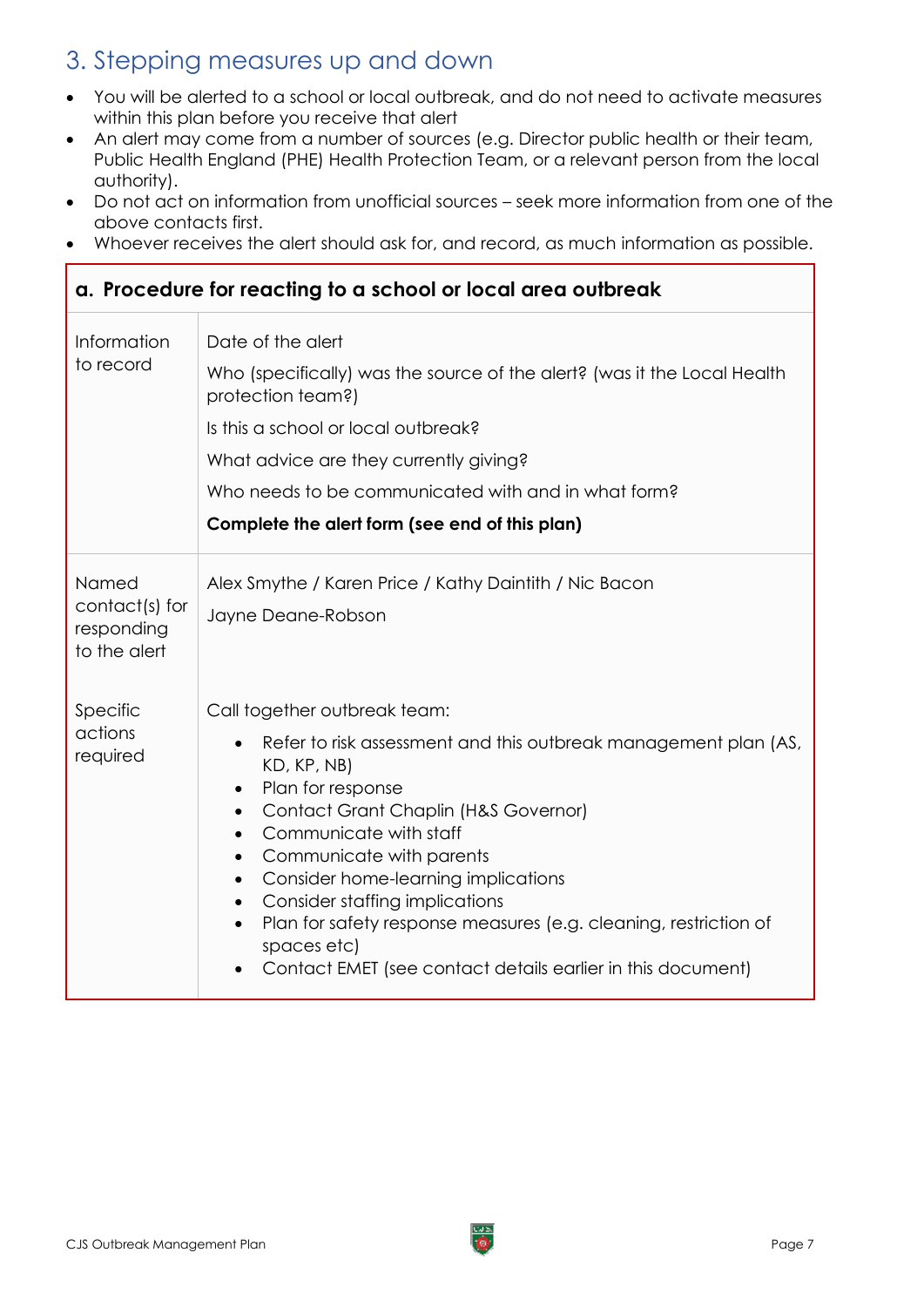The same applies for stepping down additional measures - wait for, or seek, assurance from the source who issued the alert that is safe to relax restrictions before doing so.

<span id="page-7-0"></span>

| b. Procedure for stepping down measures |                                                                                                                                                                                                                                                                                                                                                                                 |
|-----------------------------------------|---------------------------------------------------------------------------------------------------------------------------------------------------------------------------------------------------------------------------------------------------------------------------------------------------------------------------------------------------------------------------------|
| Named contact(s)                        | Alex Smythe / Karen Price                                                                                                                                                                                                                                                                                                                                                       |
| Information to<br>record                | Who took the decision to step down?<br>What communication took place with CCT (Local Health<br>Protection Team)<br>What was the authority to do so?<br>What is the rationale for stepping down?                                                                                                                                                                                 |
| Specific actions<br>required            | Speak directly with Local Health Protection team before making<br>any decisions<br>Call together outbreak management team (AS, KP, KD, NB)<br>Ensure all deep cleaning has been done<br>Record all details of decision making<br>Communicate with EMET to explain what has been decided<br>Communicate with staff<br>Communicate with Parents<br>Communicate with Grant Chaplin |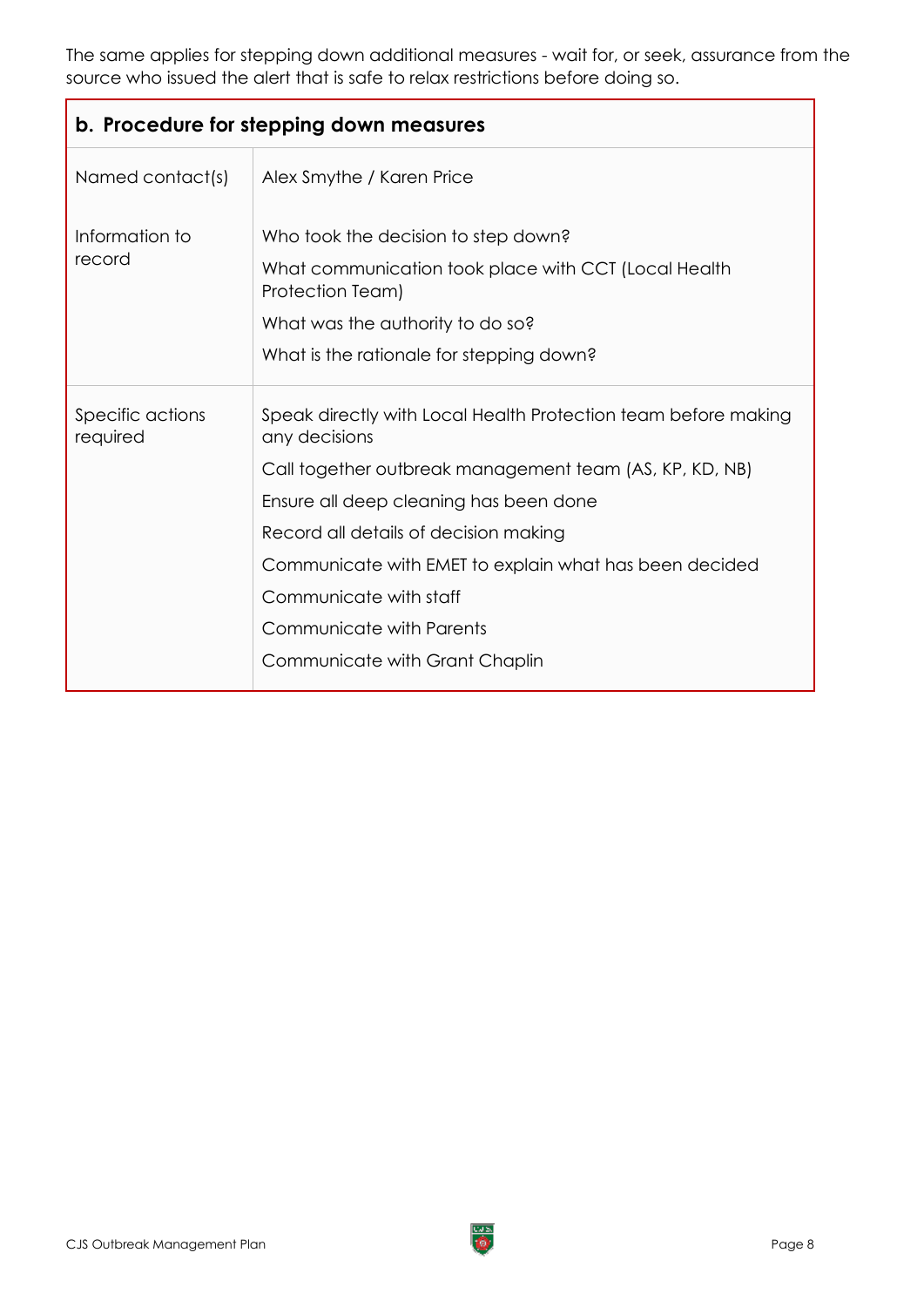## <span id="page-8-0"></span>4. Control measures

Details in this section outline how this school will respond should any of the following measures be reintroduced into the school or local area.

### <span id="page-8-1"></span>**a. Testing**

Procedure for reintroduction of **asymptomatic testing sites** (ATS) for pupils and staff

Not applicable at CJS

| Procedure for <b>additional testing</b> , e.g. encouraging more home testing |                                                                                                                                                                                           |
|------------------------------------------------------------------------------|-------------------------------------------------------------------------------------------------------------------------------------------------------------------------------------------|
| Named contacts(s)                                                            | Kathy Daintith / Jo Davis / Nic Bacon (Parents)<br>Alex Smythe (staff)                                                                                                                    |
| Communications                                                               | Who is responsible – all three above<br>How are staff and pupils encouraged to increase home<br>testing? Through newsletter and TWEEK/email<br>What communications will be used? As above |
| Specific actions required                                                    | [To be determined at the time of the outbreak]<br>Specifically encourage more testing whenever a<br>positive case is identified<br>Kathy Daintith to ensure that we have enough test kits |
| Weblink to guidance                                                          | Ordering test kits for schools and FE providers -<br><u>(www.gov.uk)</u><br><b>Getting a free PCR test to check if you have coronavirus</b><br>(COVID-19) (www.gov.uk)                    |

### <span id="page-8-2"></span>**b. Face coverings**

**NOTE:** In all cases any educational drawbacks in the recommended use of face coverings should be balanced with the benefits in managing transmission.

Procedure for establishing the use of **face coverings**

Face coverings not mandatory but staff and children can choose to wear them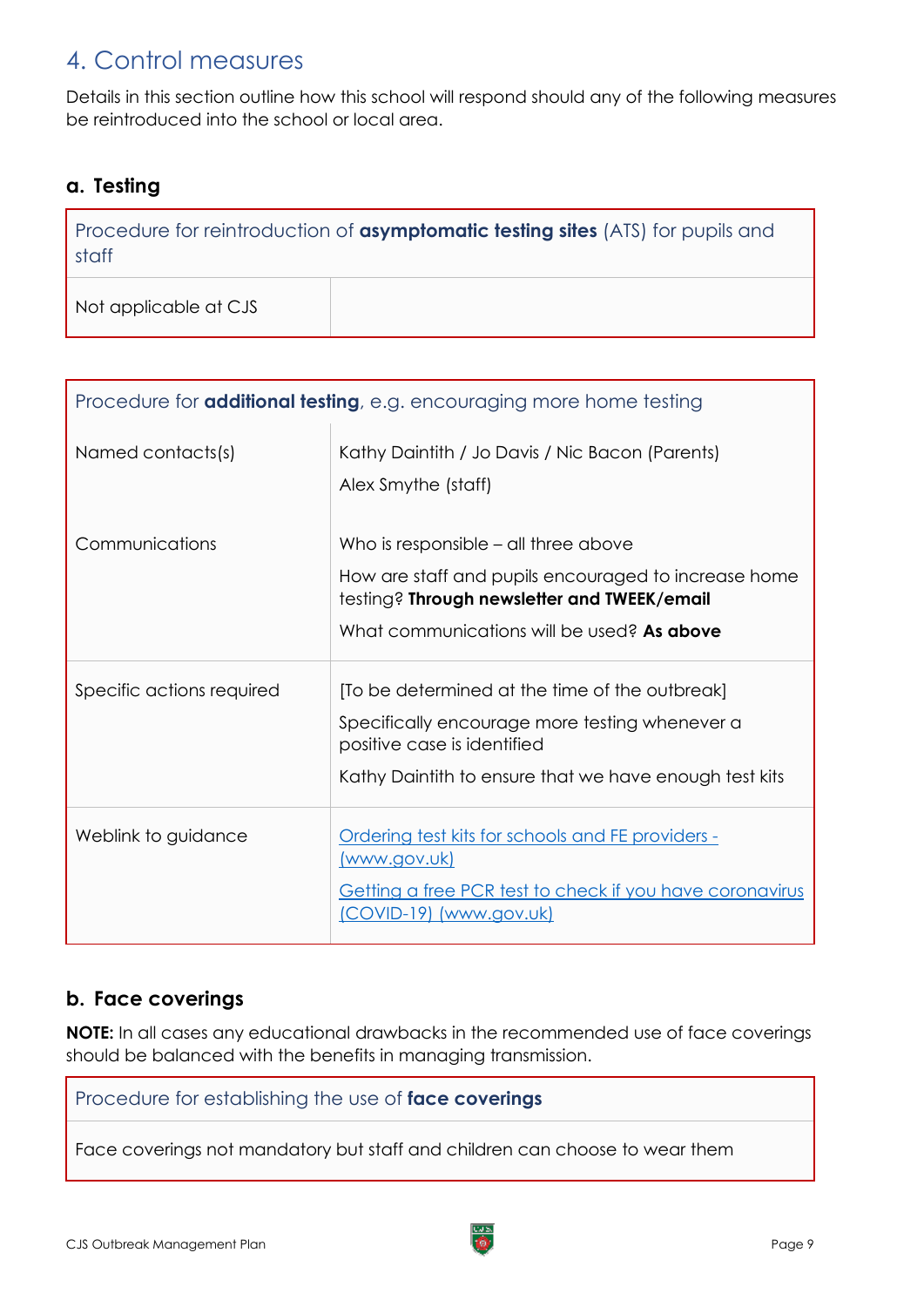## <span id="page-9-0"></span>**c. Shielding**

**NOTE:** Shielding for staff and pupils will only be introduced by national government.

| Procedure for reintroduction of shielding for pupils |                                                                                                                                                                                                                                                                                                                                                                                                                                                                                                                                |  |
|------------------------------------------------------|--------------------------------------------------------------------------------------------------------------------------------------------------------------------------------------------------------------------------------------------------------------------------------------------------------------------------------------------------------------------------------------------------------------------------------------------------------------------------------------------------------------------------------|--|
| Government<br>advice 28th<br>August 2021             | The shielding programme ended in England on 15 September 2021. This<br>means that people who were previously considered clinically extremely<br>vulnerable (CEV) will not be advised to shield in the future or follow<br>specific guidance.                                                                                                                                                                                                                                                                                   |  |
|                                                      | People who were previously shielding should continue to follow the same<br>guidance as the general public on staying safe and preventing the<br>spread of COVID-19. However, as someone with a health condition, you<br>may want to consider, alongside any advice from your clinician, if<br>additional precautions are right for you. These could include:                                                                                                                                                                   |  |
|                                                      | considering whether you and those you are meeting have<br>been vaccinated – you might want to wait until 14 days after<br>everyone's most recent dose of a COVID-19 vaccine before<br>being in close contact with others<br>considering continuing to practice social distancing if that feels<br>$\bullet$<br>right for you and your friends<br>asking friends and family to take a rapid lateral flow antigen<br>test before visiting you<br>asking home visitors to wear face coverings<br>avoiding enclosed crowded spaces |  |
|                                                      | If the official advice changes - Alex Smythe will make decisions on the<br>process for managing this, in line with the updated advice and in line<br>with previous actions including:                                                                                                                                                                                                                                                                                                                                          |  |
|                                                      | Ensuring that affected pupils have access to high quality home<br>$\bullet$<br>learning<br>Jayne Deane-Robson is able to coordinate communication with<br>$\bullet$<br>relevant parents.                                                                                                                                                                                                                                                                                                                                       |  |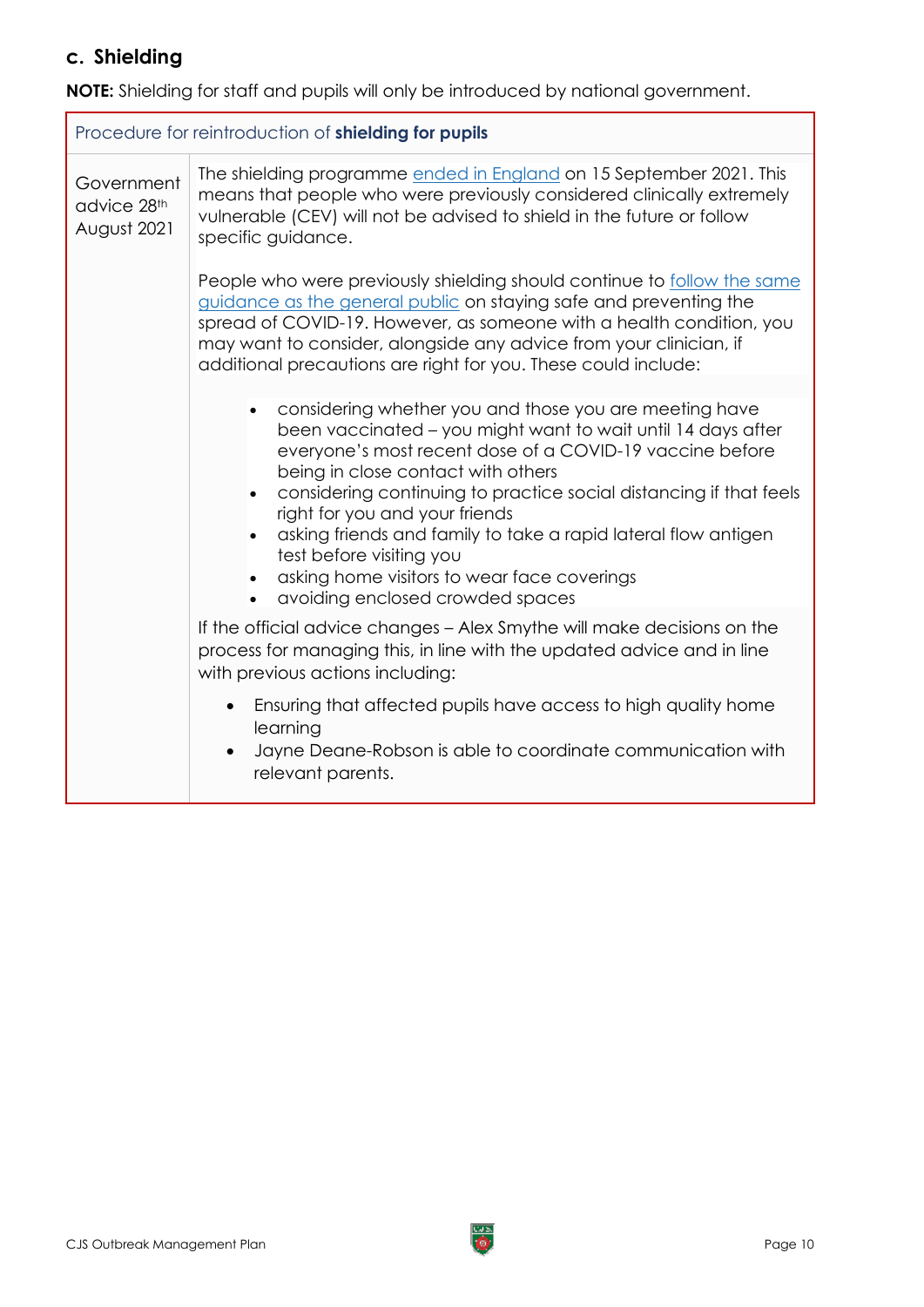Procedure for reintroduction of additional **shielding measures for staff** (including staff who are pregnant

| https://www.hse.gov.uk/coronavirus/working-<br>safely/protect-people.htm<br>Pregnant staff | COVID-19 late in your pregnancy, your baby could also be at risk.<br>It's strongly recommended that you get vaccinated against COVID-<br>19 to protect you and your baby.<br>It's also important to follow advice to stop the spread of COVID-19<br>throughout your pregnancy. Especially when you're more than 28<br>weeks pregnant (in your 3rd trimester).<br>If you're from an ethnic minority group, evidence suggests you're<br>more likely to be admitted to hospital if you get COVID-19. Maternity<br>teams are taking extra steps to keep you safe if you're higher risk.<br>Employers are encouraged to talk to any vulnerable workers (see the<br>link for the HSE advice) so they can explain the measures being taken<br>to ensure where they are working safely.<br>If the official advice changes - Alex Smythe/Karen Price will make<br>decisions on the process for managing this, in line with the updated<br>advice and in line with previous actions.<br>There is a long-standing requirement for employers to put in place<br>measures to ensure workplace safety where a significant health and |
|--------------------------------------------------------------------------------------------|------------------------------------------------------------------------------------------------------------------------------------------------------------------------------------------------------------------------------------------------------------------------------------------------------------------------------------------------------------------------------------------------------------------------------------------------------------------------------------------------------------------------------------------------------------------------------------------------------------------------------------------------------------------------------------------------------------------------------------------------------------------------------------------------------------------------------------------------------------------------------------------------------------------------------------------------------------------------------------------------------------------------------------------------------------------------------------------------------------------------|
| $HSE$ – link as<br>above                                                                   | safety risk is identified for a new or expectant mother.<br>Some pregnant workers will be at greater risk of severe illness from<br>coronavirus.<br>If you cannot put the necessary control measures in place, such as<br>adjustments to the job or working from home, you should suspend the<br>pregnant worker on paid leave. This is in line with normal requirements<br>under regulation 16(3) of the Management of Health and Safety at<br>Work Regulations 1999.<br>Individual risk assessments will be written for new and expectant<br>mothers - Alex Smythe is responsible for this.                                                                                                                                                                                                                                                                                                                                                                                                                                                                                                                          |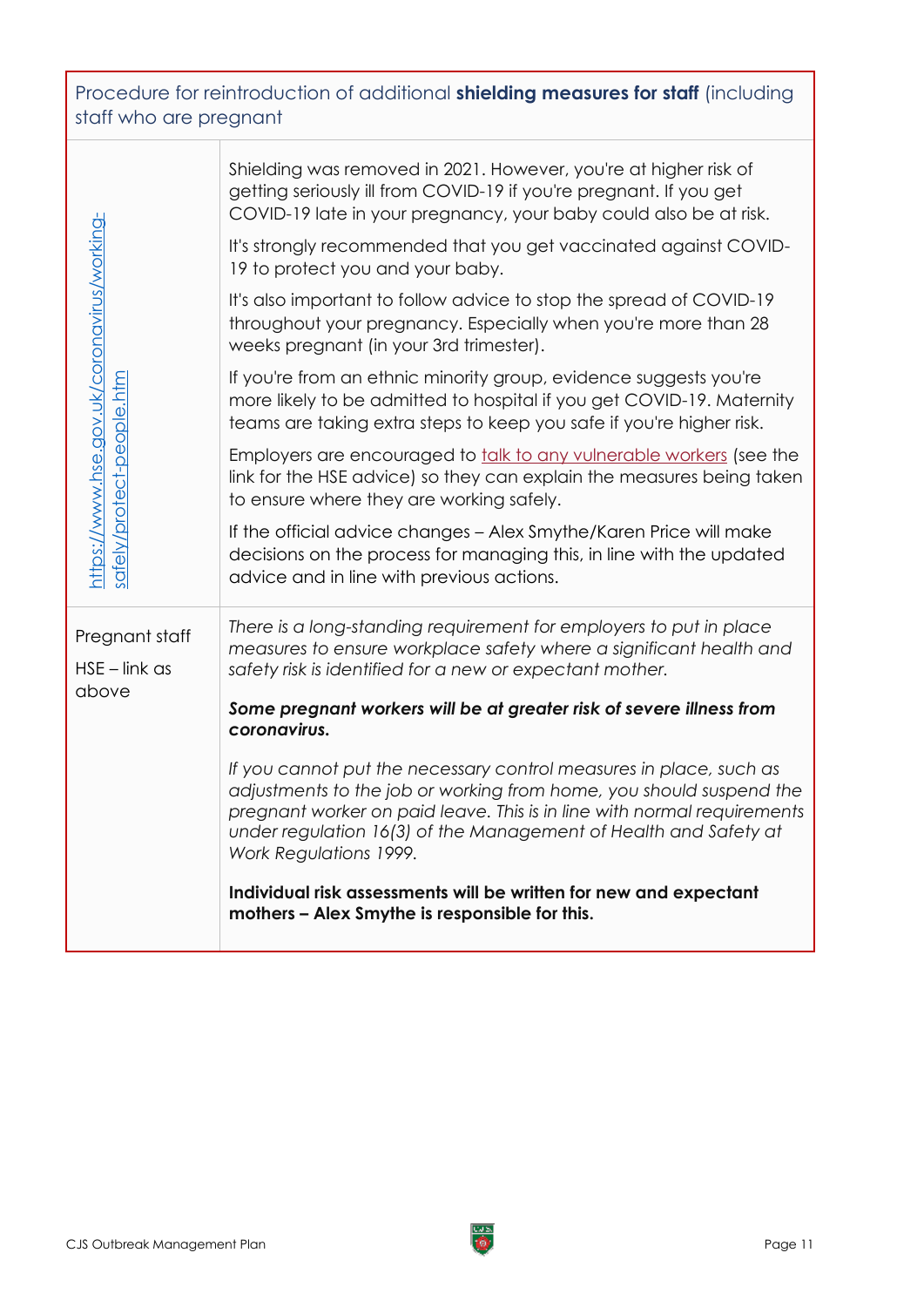### <span id="page-11-0"></span>**d. 'Bubbles'**

**NOTE:** From 19th July 2021, the move to Step 4 means there will no longer be a requirement to keep children in consistent groups ('bubbles'), meaning that bubbles will no longer need to be used for summer provision or in the autumn term, however, local authorities, Directors of Public Health and PHE Health Protection Teams may recommend the reintroduction of 'bubbles' as a temporary measure.

| Procedure for the reintroduction of 'bubbles' |                                                                                                                                                                                                                                                                                                                                                                                                                                                                                                                                                                                                                                                                                                                                                                                                                                                                                                                |  |
|-----------------------------------------------|----------------------------------------------------------------------------------------------------------------------------------------------------------------------------------------------------------------------------------------------------------------------------------------------------------------------------------------------------------------------------------------------------------------------------------------------------------------------------------------------------------------------------------------------------------------------------------------------------------------------------------------------------------------------------------------------------------------------------------------------------------------------------------------------------------------------------------------------------------------------------------------------------------------|--|
| Named<br>contact(s)                           | Alex Smythe (Head) and Karen Price (Deputy)                                                                                                                                                                                                                                                                                                                                                                                                                                                                                                                                                                                                                                                                                                                                                                                                                                                                    |  |
| Specific<br>actions<br>required               | Communicate with Local Health protection team<br>Gather Outbreak Management Team<br>We assume that we would re-adopt previous 'bubble' structure in pairs of<br>classes to fit in with timetabling<br>Who will take the decision to activate within the school? (AS and KP)<br>How will this be communicated to staff and students? (email to staff; Zoom<br>with groups of children)<br>What arrangements need to be put into place once 'bubbles' have been<br>reinstated?<br>Consider whether this would be bubbles organised across the whole<br>$\bullet$<br>school or just specific bubbles (e.g. a certain year group)<br>Timetabling (especially lunchtime and playtime)<br>Adjust assembly arrangements<br>End of day arrangements adjusted<br>Who will undertake any physical arrangements?<br>Head/Deputy<br>$\bullet$<br>Cleaning staff<br>$\bullet$<br><b>Premises Officer</b><br><b>Teachers</b> |  |
| Weblink to<br>guidance                        | The government has made it clear that there is to be no reintroduction to<br>'bubbles' other than in the most extreme circumstances. See schools'<br>operational guidance.                                                                                                                                                                                                                                                                                                                                                                                                                                                                                                                                                                                                                                                                                                                                     |  |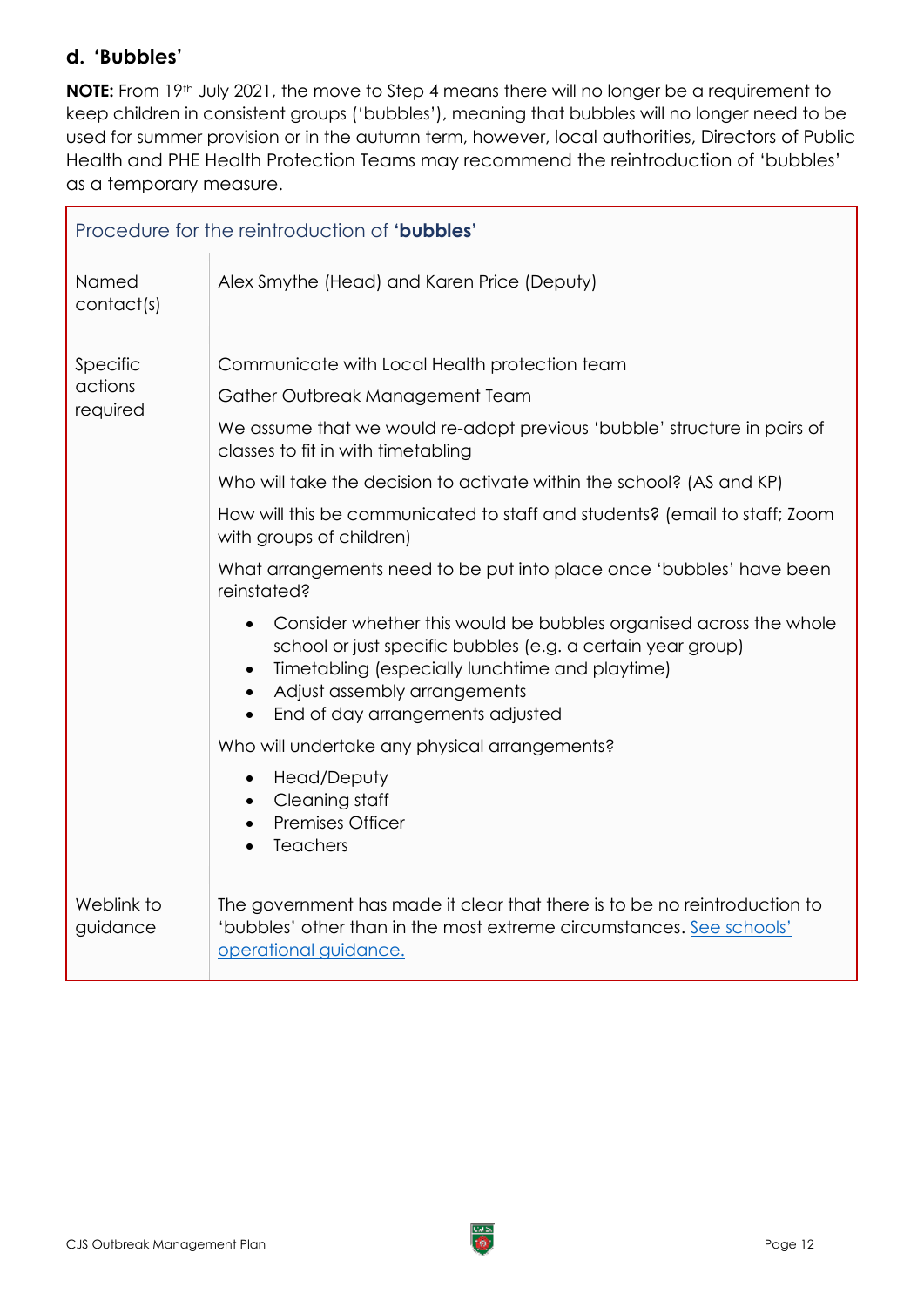### <span id="page-12-0"></span>**e. Other measures**

**NOTE:** Local authorities, Directors of Public Health and PHE Health Protection Teams may recommend these precautions in one setting, a cluster of settings, or across an entire area.

| Procedure for limitations around residential educational visits |                                                                                                                                                                                                                                                                                                                                                                                  |
|-----------------------------------------------------------------|----------------------------------------------------------------------------------------------------------------------------------------------------------------------------------------------------------------------------------------------------------------------------------------------------------------------------------------------------------------------------------|
| Named contact(s)                                                | Karen Price                                                                                                                                                                                                                                                                                                                                                                      |
| Specific actions required                                       | Consider introducing bubbles on the visit (or the<br>planned visit)<br>If the outbreak occurs on a visit, follow local procedures<br>and ensure that relevant pupils can get home as soon<br>as possible<br>The group leader to:<br>Immediately implement bubbles at the point of a<br>$\bullet$<br>positive case<br>Communicate with Karen Price at the earliest<br>opportunity |
| Weblink to guidance                                             | There is no specific guidance other than the<br>Government guidance at<br>https://www.gov.uk/government/publications/health-<br>and-safety-on-educational-visits/health-and-safety-on-<br>educational-visits                                                                                                                                                                     |

| Procedure for limitations around open days |                                                                                                                             |
|--------------------------------------------|-----------------------------------------------------------------------------------------------------------------------------|
| Named contact(s)                           | Alex Smythe                                                                                                                 |
| Specific actions required                  | At this stage, it is unlikely that we will have any sort of<br>'Open Day' during the autumn term. This will be<br>reviewed. |
|                                            | We have, however, had 'open classrooms for groups of<br>parents after school and this seems to have been safe.              |
| Weblink to guidance                        |                                                                                                                             |

| Procedure for limitations around <b>transition or taster days</b> |                           |
|-------------------------------------------------------------------|---------------------------|
| Named contact(s)                                                  | Alex Smythe / Karen Price |

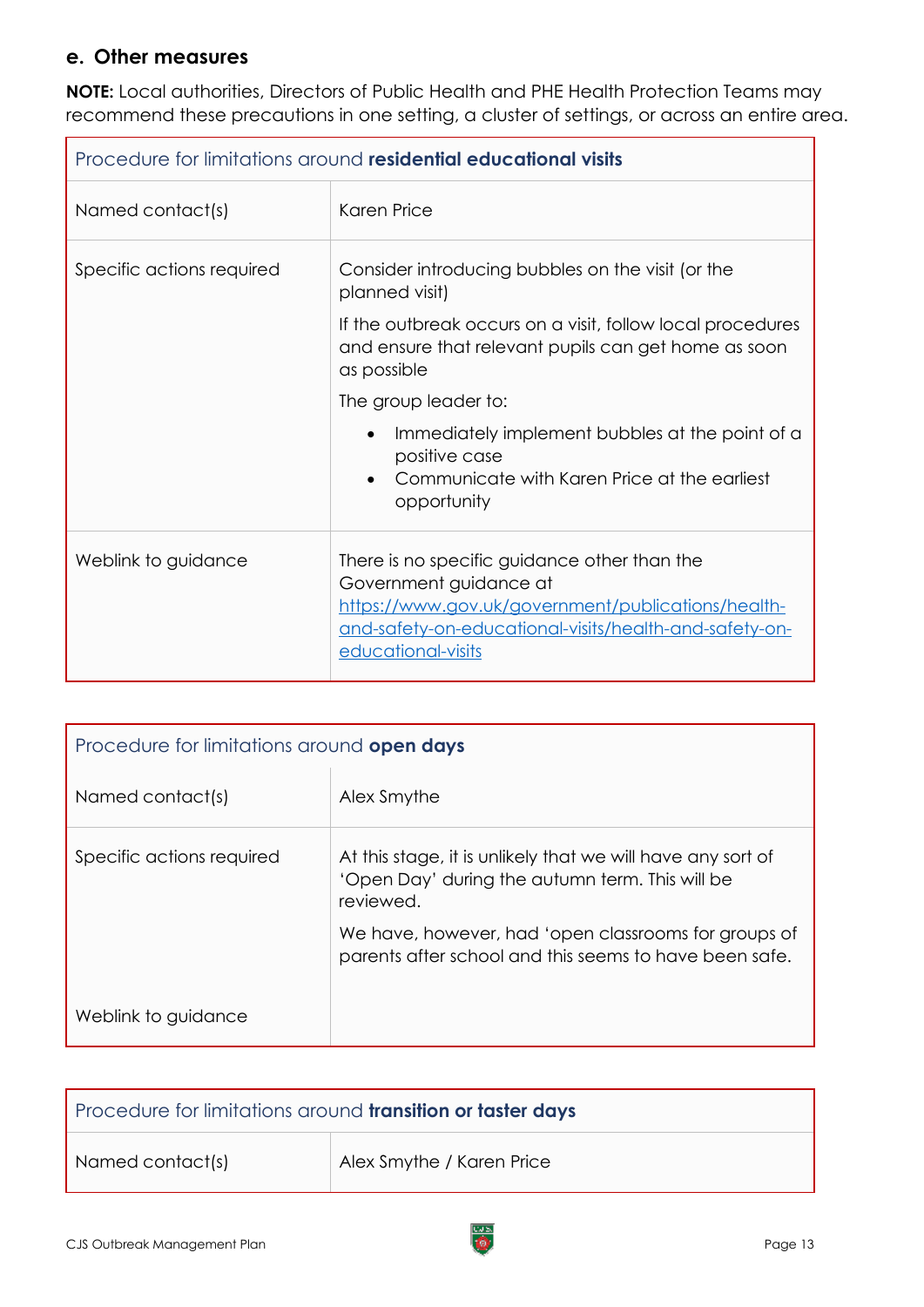| Specific actions required | Plan for summer term transition days during Spring 2022<br>based on the current national picture. |
|---------------------------|---------------------------------------------------------------------------------------------------|
| Weblink to guidance       |                                                                                                   |

| Procedure for limitations around <b>parental attendance and visitors</b> |                                                                                                                                                                                                                                                                                                                                                                                                                                                                                                            |
|--------------------------------------------------------------------------|------------------------------------------------------------------------------------------------------------------------------------------------------------------------------------------------------------------------------------------------------------------------------------------------------------------------------------------------------------------------------------------------------------------------------------------------------------------------------------------------------------|
| Named contact(s)                                                         | Alex Smythe / Karen Price                                                                                                                                                                                                                                                                                                                                                                                                                                                                                  |
| Specific actions required                                                | We are hoping to have parents in to school for class<br>theme days on the following basis:<br>No more than half a class of parents in school at<br>a time<br>Request (but not insist upon) face masks<br>No more than four classes in on any one day<br>$\bullet$<br>(which would mean we'd need four separate<br>days to make this work)<br>Theme days to be cancelled at any notice if an<br>$\bullet$<br>outbreak has occurred (Teachers to<br>communicate this to parents following advice<br>from AS) |
| Weblink to guidance                                                      |                                                                                                                                                                                                                                                                                                                                                                                                                                                                                                            |

| Procedure for limitations around performances |                                                                                                                                                                                                                                                                                                                                                                                                                                                                                                                                                                                                                                                             |  |
|-----------------------------------------------|-------------------------------------------------------------------------------------------------------------------------------------------------------------------------------------------------------------------------------------------------------------------------------------------------------------------------------------------------------------------------------------------------------------------------------------------------------------------------------------------------------------------------------------------------------------------------------------------------------------------------------------------------------------|--|
| Named contact(s)                              | <b>Karen Price</b>                                                                                                                                                                                                                                                                                                                                                                                                                                                                                                                                                                                                                                          |  |
| Specific actions required                     | Performances limited to two classes together at a<br>$\bullet$<br>time to reduce numbers of children and parents<br>being together.<br>Each (paired class) performance to perform<br>$\bullet$<br>twice, parents from one class invited to attend at<br>a time.<br>Performances to take place in the school hall to<br>$\bullet$<br>allow space for a whole class set of parents to<br>attend.<br>Allocate seating for performances.<br>$\bullet$<br>Where isolations are occurring and to allow all<br>$\bullet$<br>parents access, performances can be recorded<br>and shared on the closed school YouTube<br>channel (check for individual permissions). |  |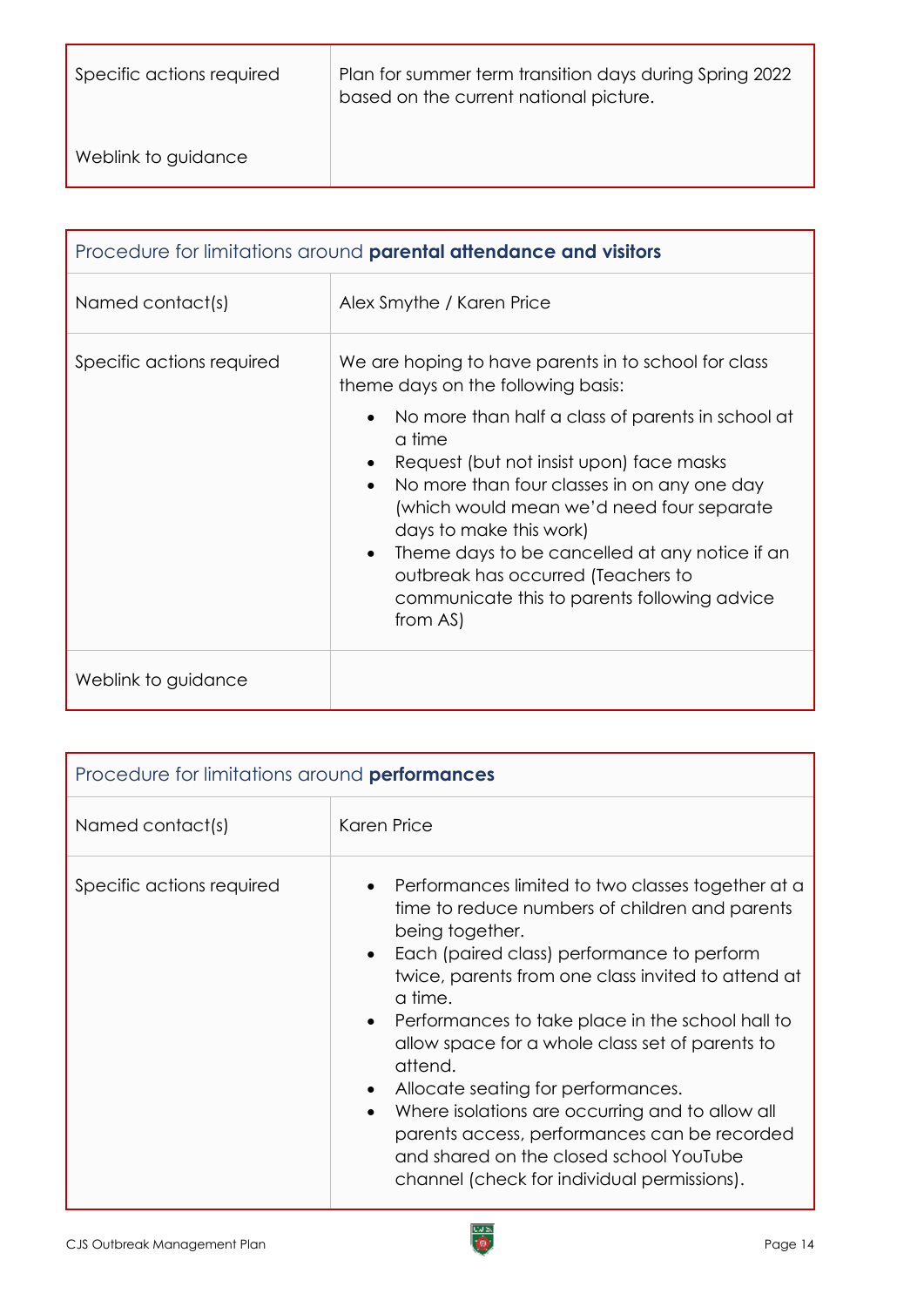## <span id="page-14-0"></span>**f. Tracing close contacts**

From Step 4 onwards contact tracing will be done via NHS Test and Trace. Contacts from a school setting will only be traced by NHS Test and trace where the positive case specifically identifies the individual as being a close contact. You may be contacted in exceptional cases to help identify close contacts.?

| Procedure for requests for contact details from NHS Test and Trace |                                                                                                                                                                                                          |
|--------------------------------------------------------------------|----------------------------------------------------------------------------------------------------------------------------------------------------------------------------------------------------------|
| Responsible person(s)                                              | Who will be responsible for dealing with these requests?<br>- Kathy Daintith                                                                                                                             |
| Identification approval                                            | How to guarantee that these are genuine calls/requests<br>before giving out details<br>Kathy to ensure that she requests the information to be<br>sent over by email to ensure that we can ensure it has |
|                                                                    | come from CCT (Local Health Protection team)                                                                                                                                                             |
| Information released                                               | What contact information is released?<br>Name, DOB, Address (preferably all by telephone once<br>the email has been received).                                                                           |

٦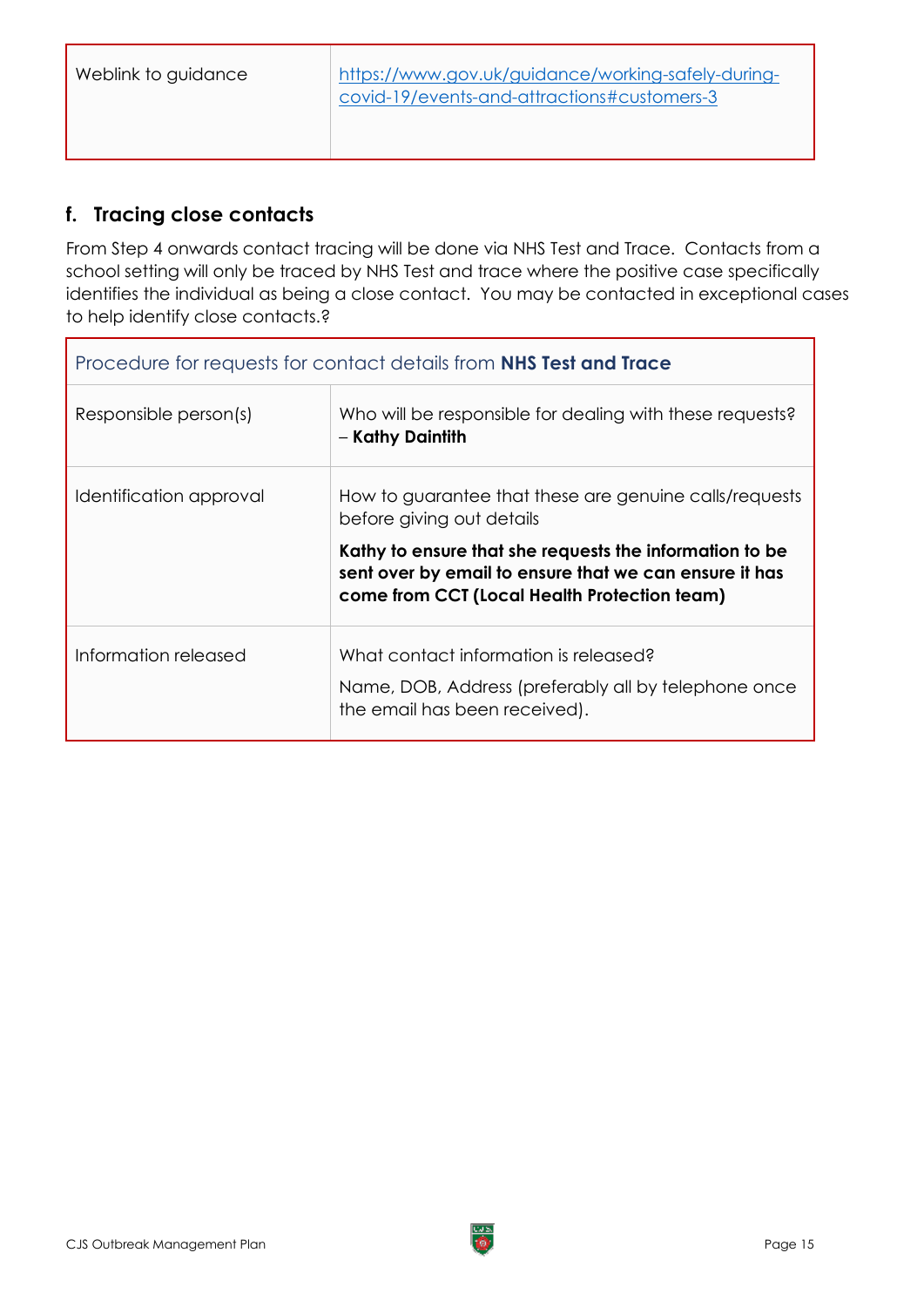## <span id="page-15-0"></span>5. Attendance restrictions

#### **ATTENDANCE RESTRICTIONS SHOULD ONLY EVER BE CONSIDERED AS A LAST RESORT**

As part of their outbreak management responsibilities, local authorities, the Director for Public Health and Public Health England (PHE) Health Protection Teams may advise individual settings or a cluster of closely linked settings to limit attendance in one of the ways described in this section.

The cohorts described below should be used to guide decisions about restricting attendance, as well as prioritising groups to return to face-to-face education.

### <span id="page-15-1"></span>**a. Types of teaching provision**

| Procedure for limiting attendance in the main education provision of the school |                                                                                                                                        |
|---------------------------------------------------------------------------------|----------------------------------------------------------------------------------------------------------------------------------------|
| Named contact(s)                                                                | Alex Smythe / Karen Price                                                                                                              |
| Specific actions required                                                       | Implementation of alternative, high quality remote<br>education to be provided for all pupils not attending<br>school.                 |
|                                                                                 | https://www.cjs.derby.sch.uk/wp-<br>content/uploads/sites/6/2022/01/CJS-Remote-Learning-<br>Policy-2021-22.pdf                         |
|                                                                                 | Teachers to implement the remote learning policy                                                                                       |
|                                                                                 | Jayne Deane-Robson - Prioritisation for vulnerable<br>children (ensuring continued communication with<br>parents and the child),       |
|                                                                                 | If possible, ensure that children of critical workers can<br>attend.                                                                   |
| Weblink to guidance                                                             | School attendance: guidance for schools (www.gov.uk)<br><b>Contingency framework: education and childcare</b><br>settings (www.gov.uk) |

| Procedure for limiting attendance of <b>out-of-school and wraparound childcare</b> |               |
|------------------------------------------------------------------------------------|---------------|
| Named contact(s)                                                                   | Sarah Woolley |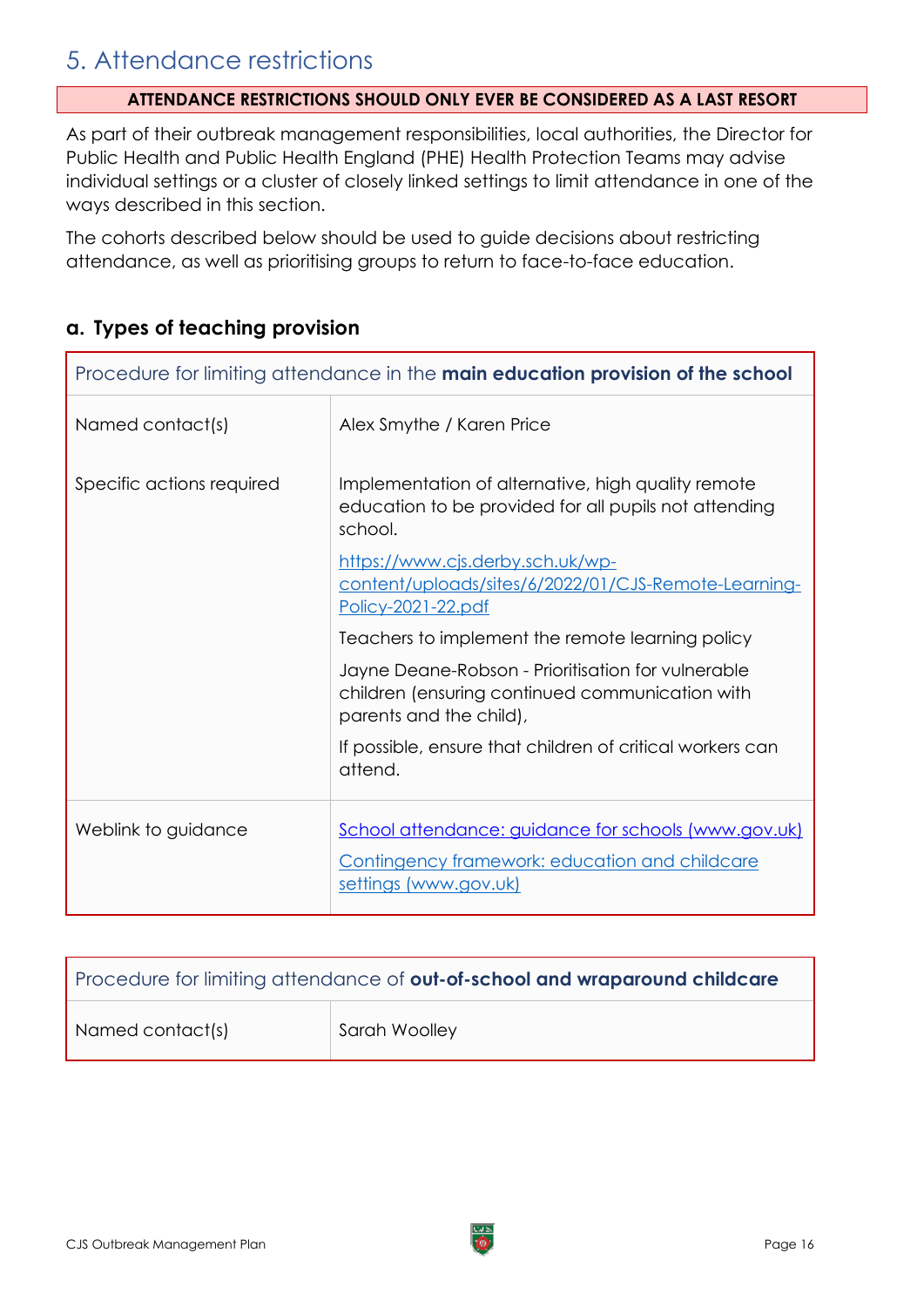| Specific actions required | Communicate with Alex Smythe                                                                               |
|---------------------------|------------------------------------------------------------------------------------------------------------|
|                           | Communicate with Zone Staff                                                                                |
|                           | Communicate with Other Schools                                                                             |
|                           | Make decisions on the need to return to bubbles for<br>short periods of time, if required.                 |
|                           | Gather all relevant information (in line with above)<br>before communicating with parents of Zone children |
|                           | Follow the below guidance                                                                                  |
|                           | Readdress the risk assessment (Alex Smythe and Sarah<br>Woolley)                                           |
| Weblink to guidance       | Protective measures for holiday or after-school clubs<br>and other out-of-school settings (www.gov.uk)     |

| Procedure for limiting attendance of <b>holiday activities and food programme</b> |                                                    |
|-----------------------------------------------------------------------------------|----------------------------------------------------|
| Named contact(s)                                                                  | N/A                                                |
| Weblink to guidance                                                               | Holiday activities and food programme (www.gov.uk) |

## <span id="page-16-0"></span>**b. Types of teaching provision (support)**

| Procedure for supporting the <b>education of pupils in hospital</b> |                                                                                                                                                                                                         |
|---------------------------------------------------------------------|---------------------------------------------------------------------------------------------------------------------------------------------------------------------------------------------------------|
| Named contact(s)                                                    | Karen Price                                                                                                                                                                                             |
| Specific actions required                                           | Contact:<br>01332 786855 - Puffin Ward, Royal Derby Hospital,<br>Uttoxeter Road, Derby. DE22 3NE                                                                                                        |
|                                                                     | Hospital Education is based within The Royal Derby<br>Hospital on the Puffin Ward and caters for all Key<br>Stages. The education is run by the Local Authority and<br>managed by The Kingsmead School. |
|                                                                     | Katie Hartshorne – Teacher                                                                                                                                                                              |
|                                                                     | Sally Deacon - Teacher                                                                                                                                                                                  |
| Weblink to guidance                                                 | https://www.kingsmead.derby.sch.uk/puffin-ward/                                                                                                                                                         |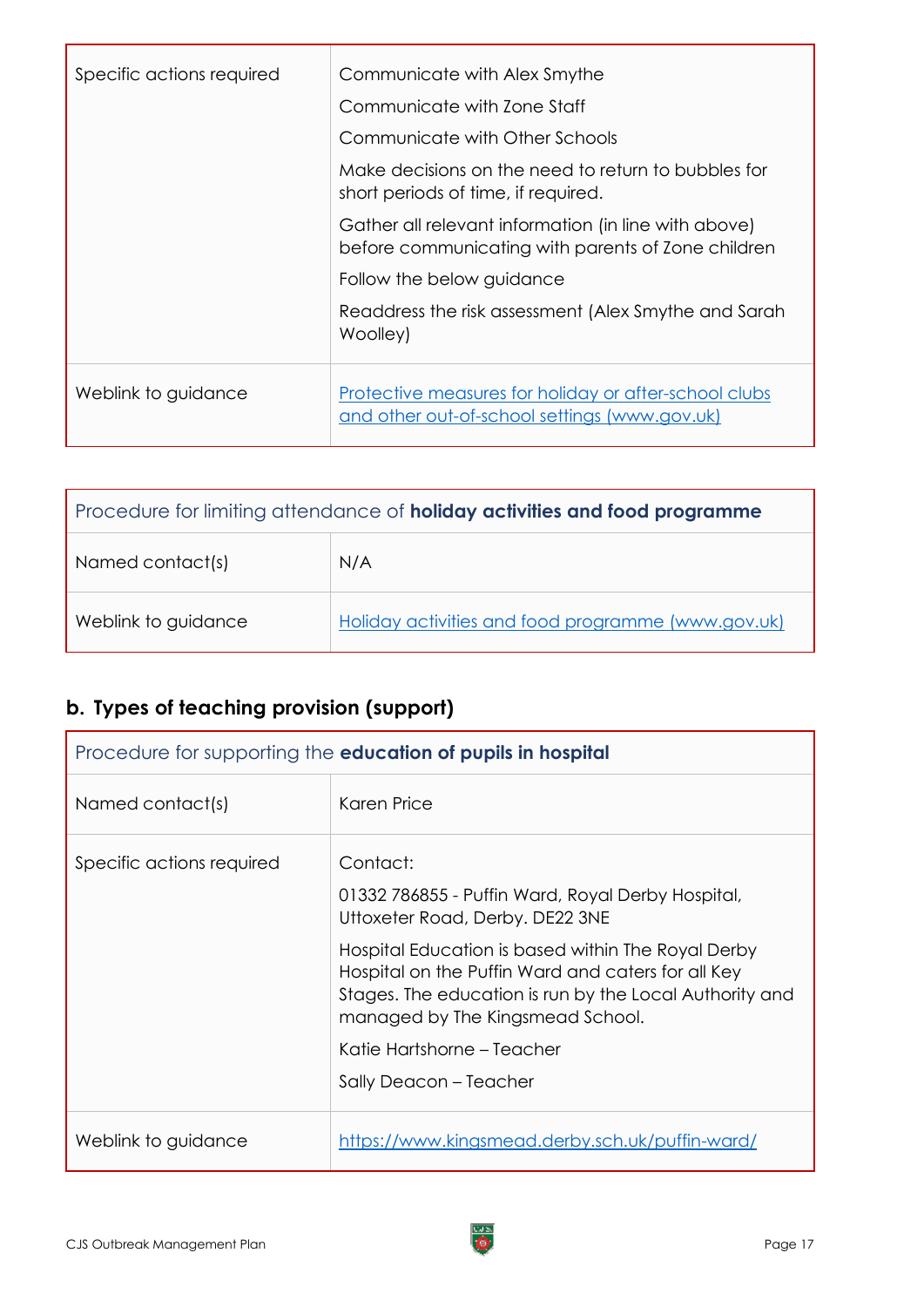### <span id="page-17-0"></span>**c. Other considerations where attendance has been restricted**

#### • **Remote education**

Where appropriate, pupils who need to self-isolate because they have tested positive will be supported to learn from home if they are well enough to do so.

| Procedure for providing remote education to pupils |                                                                                                                                                                                                               |  |
|----------------------------------------------------|---------------------------------------------------------------------------------------------------------------------------------------------------------------------------------------------------------------|--|
| Named contact(s)                                   | Karen Price / Jayne Deane-Robson                                                                                                                                                                              |  |
| Specific actions required                          | Ensure that the Remote Learning Policy has been<br>shared with all teachers -<br>https://www.cjs.derby.sch.uk/wp-<br>content/uploads/sites/6/2022/01/CJS-Remote-Learning-<br><u>Policy-2021-22.pdf</u>        |  |
|                                                    | Communicate with teachers and AS about plans for<br>home learning and updating information on the school<br>website.                                                                                          |  |
|                                                    | Deliver learning packs to individuals as required                                                                                                                                                             |  |
|                                                    | Ensure that the teachers are following the remote<br>learning policy                                                                                                                                          |  |
| Weblink to guidance                                | <b>Get Help with Remote Education (www.gov.uk)</b><br>Get help with technology during coronavirus<br>(www.gov.uk)<br><b>Remote Education Temporary Continuity Direction:</b><br>explanatory note (www.gov.uk) |  |

#### • **Safeguarding and designated safeguarding leads**

| Procedure for ensuring <b>safeguarding</b> is maintained |                                                                                                                                                                                                                                                                      |
|----------------------------------------------------------|----------------------------------------------------------------------------------------------------------------------------------------------------------------------------------------------------------------------------------------------------------------------|
| Named contact(s)                                         | Jayne Deane-Robson (DSL)<br>Karen Price (DDSL)<br>Alex Smythe (Head teacher)                                                                                                                                                                                         |
| Specific actions required                                | Karen Price steps into DSL in the absence of JDR<br>Alex Smythe to support either or both as necessary<br>Ensure vulnerable pupils list is maintained and revert to<br>daily / twice weekly contact as required<br>See also the list of procedures in the next table |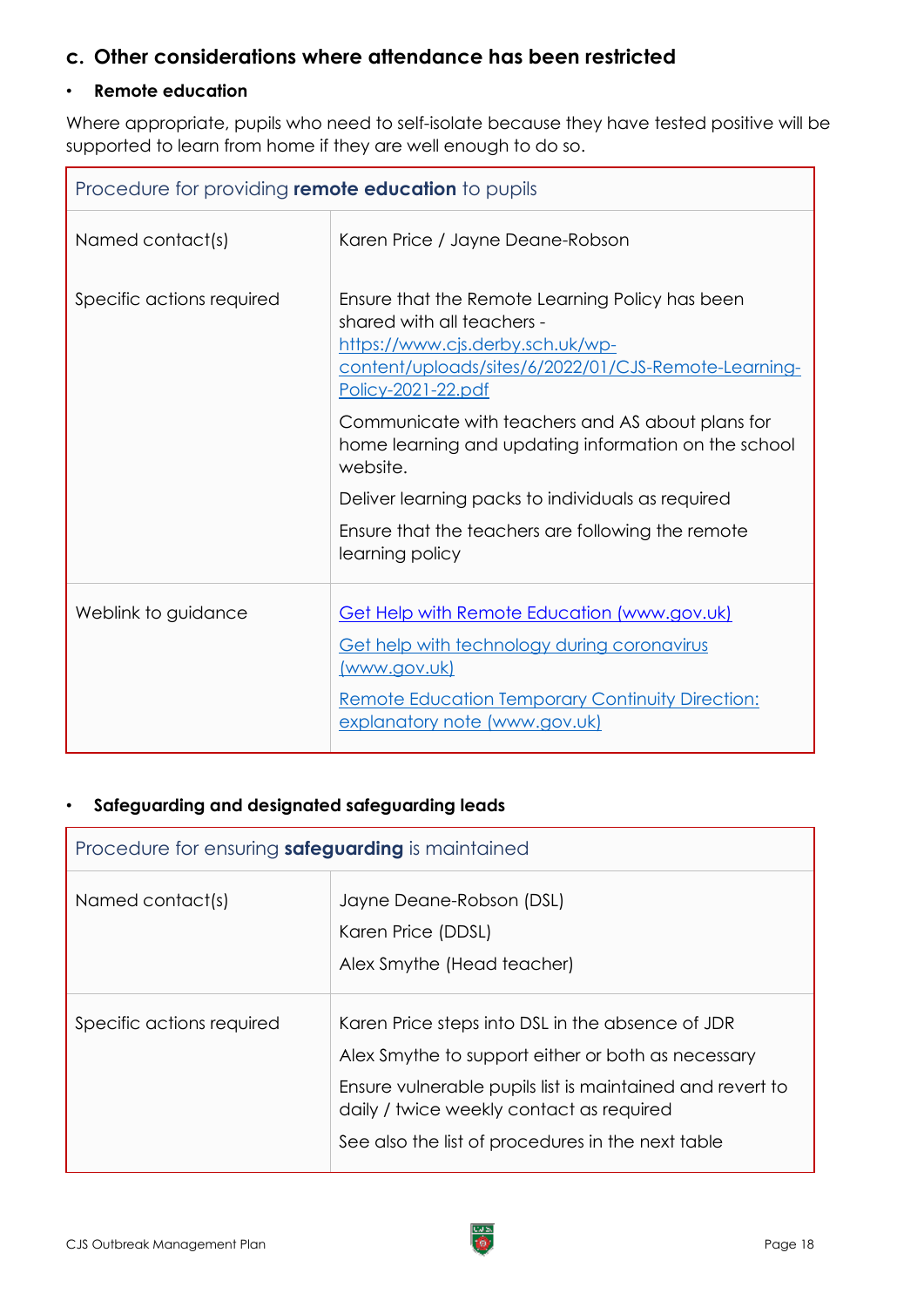Weblink to guidance **Keeping children safe in [education](https://www.gov.uk/government/publications/keeping-children-safe-in-education--2)** Working together to [safeguard](https://www.gov.uk/government/publications/working-together-to-safeguard-children--2) children

## • **Vulnerable children and young people**

| Procedure for impact on vulnerable children and young people |                                                                                                                                                                                                                                                                                                                                     |  |
|--------------------------------------------------------------|-------------------------------------------------------------------------------------------------------------------------------------------------------------------------------------------------------------------------------------------------------------------------------------------------------------------------------------|--|
| Named contact(s)                                             | Jayne Deane-Robson / Ceri Holmes                                                                                                                                                                                                                                                                                                    |  |
| Specific actions required                                    | When attendance is restricted, vulnerable children and<br>young people should be prioritised for continuation of<br>attendance at school.                                                                                                                                                                                           |  |
|                                                              | Procedures re-instated to maintain contact with<br>vulnerable children and young people when they are<br>absent from school:                                                                                                                                                                                                        |  |
|                                                              | Summary of the sequence of steps to safeguard<br>pupils and maintain checks on the well-being of<br>those pupils not attending school:                                                                                                                                                                                              |  |
|                                                              | 1. Contact made by teachers to all pupils<br>through class dojo and the website to set<br>work.                                                                                                                                                                                                                                     |  |
|                                                              | 2. Contact made by the Learning Mentor<br>and other support staff to check on the<br>well-being of pupils through telephone<br>conversations with parents; twice weekly<br>for the most vulnerable; weekly for other,<br>less vulnerable pupils weekly (these<br>vulnerable pupils are identified on a list<br>held by the school). |  |
|                                                              | 3. Where contact has not been possible by<br>telephone for up to two weeks, the<br>learning mentor and another member of<br>staff will make a home visit.                                                                                                                                                                           |  |
|                                                              | 4. Where there is no contact made through a<br>first home visit, a further attempt will be<br>made within 3 days. Further daily phone<br>calls will also be made. If contact is made<br>at any stage, we revert to point 2 above.                                                                                                   |  |
| Weblink to guidance                                          | Supporting pupils with medical conditions at school<br>(www.gov.uk)                                                                                                                                                                                                                                                                 |  |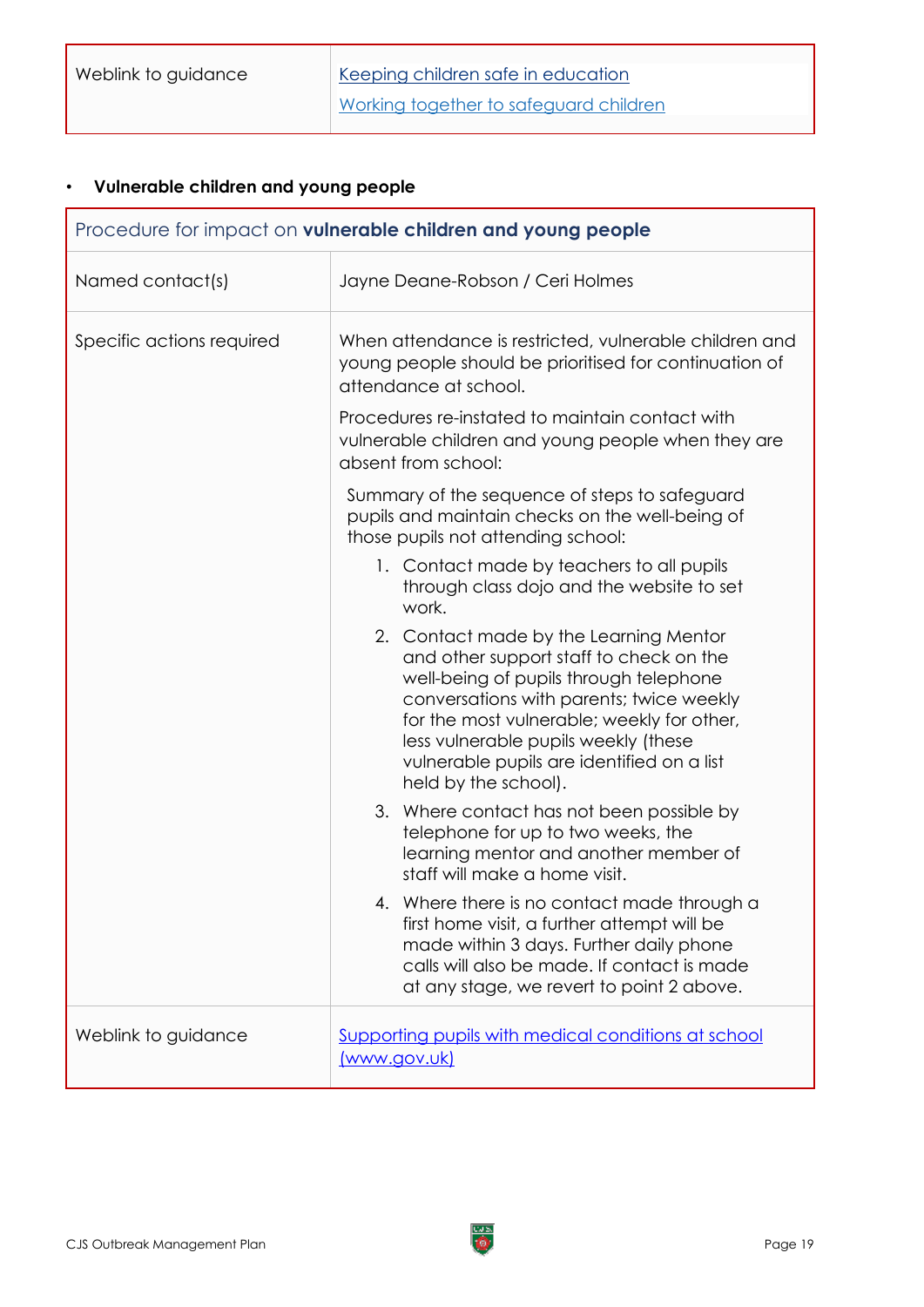#### • **Transport**

Transport services to schools should continue to be provided as normal where children are attending school.

| Procedure for transport for schools |                                                                              |  |
|-------------------------------------|------------------------------------------------------------------------------|--|
| Named contact(s)                    | Karen Price                                                                  |  |
| Specific actions required           | Only relevant for school visits at CJS (dealt with above)                    |  |
| Weblink to guidance                 | Coronavirus (COVID-19): safer travel guidance for<br>passengers (www.gov.uk) |  |

#### • **School meals**

School meals will continue to be provided for all children who are still in school.

Meals will continue to be free for all children who meet the benefits-related free school meals eligibility criteria.

| Procedure for continuation of free school meal provision |                                                                                                                                                       |  |
|----------------------------------------------------------|-------------------------------------------------------------------------------------------------------------------------------------------------------|--|
| Named contact(s)                                         | Carol Townsend – Kitchen Manager                                                                                                                      |  |
| What level of provision will be<br>available?            | Individual food parcels will be prepared and delivered<br>by school                                                                                   |  |
| Specific actions required                                | How will it be accessed by those who:<br>are self-isolating, have symptoms or a positive test<br>$\bullet$<br>result themselves (delivered by school) |  |
| Weblink to guidance                                      | Further information available in the guidance on<br>providing school meals during the COVID-19 pandemic                                               |  |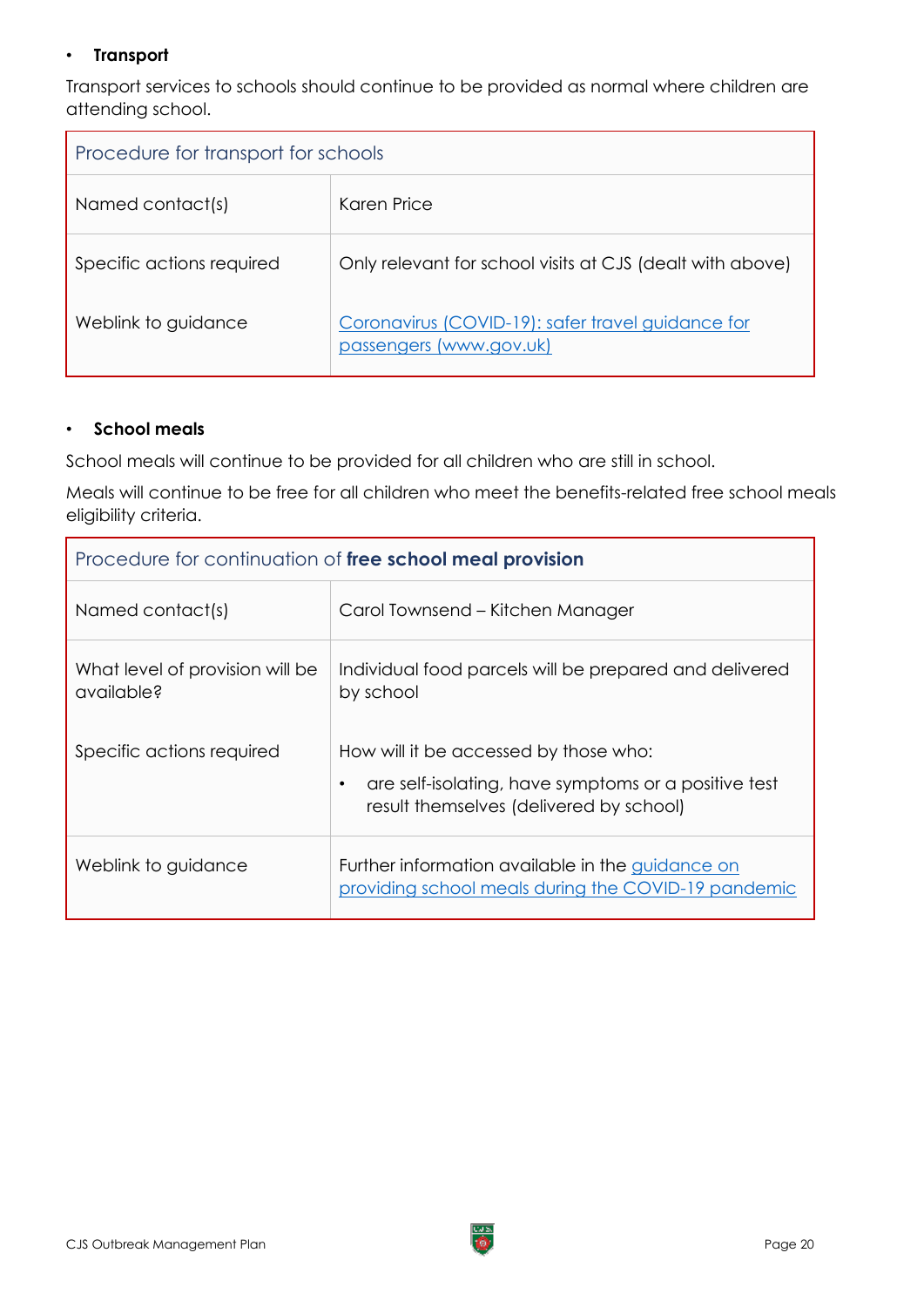#### • **Educational visits**

| Procedure for undertaking <b>educational visits</b> |                                                                                  |  |
|-----------------------------------------------------|----------------------------------------------------------------------------------|--|
| Named contact(s)                                    | Karen Price                                                                      |  |
| Specific actions required                           | Attendance restrictions should be reflected in the visit's<br>risk assessment.   |  |
|                                                     | Consider carefully if the educational visit is still<br>appropriate and safe.    |  |
|                                                     | Only children who are attending the school should go<br>on an educational visit. |  |
|                                                     | In the event of an outbreak. Any visit would be<br>cancelled.                    |  |
| Weblink to guidance                                 | Health and safety on educational visits (www.gov.uk)                             |  |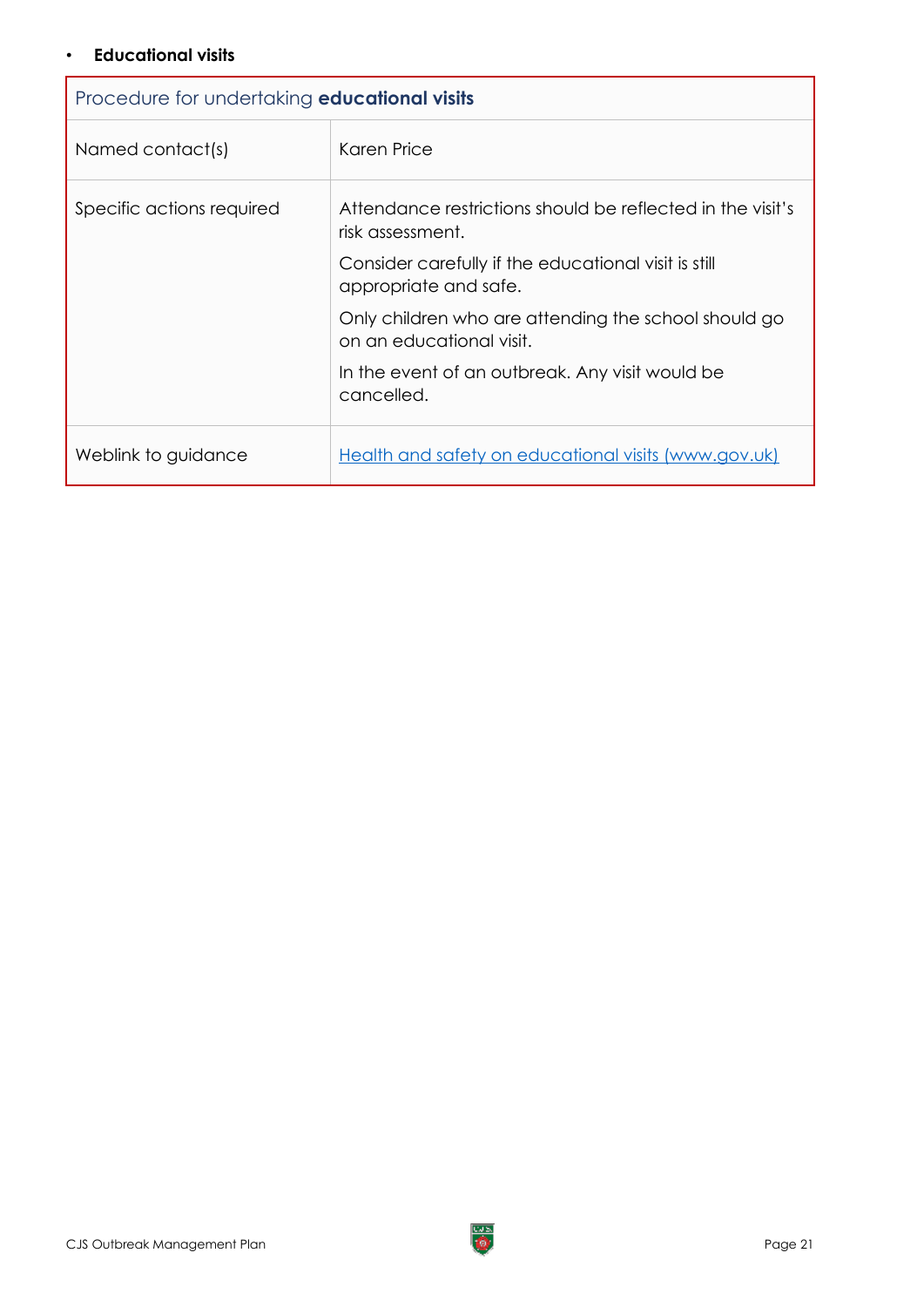## <span id="page-21-0"></span>6. Recovery

## <span id="page-21-1"></span>**a. Debriefing**

Procedure for debriefing staff after an outbreak

| Named contact(s)          | Alex Smythe                                                                                                                                                                                                                                                                                                                                       |
|---------------------------|---------------------------------------------------------------------------------------------------------------------------------------------------------------------------------------------------------------------------------------------------------------------------------------------------------------------------------------------------|
| Specific actions required | Take a lead from PHE / Local Health Protection Team<br>Consider and share with staff via email:<br>What happened (without revealing names)<br>What actions were taken<br>Why the decision was made<br>What we expect everybody to do from this point<br>forward (maybe to mitigate against further outbreaks)<br>Timeline of what will happen now |

### <span id="page-21-2"></span>**b. Pupil and staff wellbeing and support**

Some pupils may be experiencing a variety of emotions in response to the COVID-19 pandemic, such as anxiety, stress or low mood. You can access useful links and sources of support on [promoting and supporting mental health and wellbeing in schools.](https://www.gov.uk/guidance/mental-health-and-wellbeing-support-in-schools-and-colleges#contents)

| Procedure for promoting and supporting mental health wellbeing in pupils and<br>staff |                                                                                                                                                                        |  |
|---------------------------------------------------------------------------------------|------------------------------------------------------------------------------------------------------------------------------------------------------------------------|--|
| Named contacts(s)                                                                     | Katy Bell (well-being lead)<br>Kathy Daintith (Welfare Assistant)                                                                                                      |  |
| Resources for promoting<br>mental health wellbeing                                    | <b>ELSA</b><br>The School Well-Being staff team<br>Weekly wellbeing assemblies for all pupils<br>Use of 'Something to Say' slips for children to share any<br>concerns |  |
| Support for mental health<br>concerns                                                 | Concerns to be raised with Kathy or Katy                                                                                                                               |  |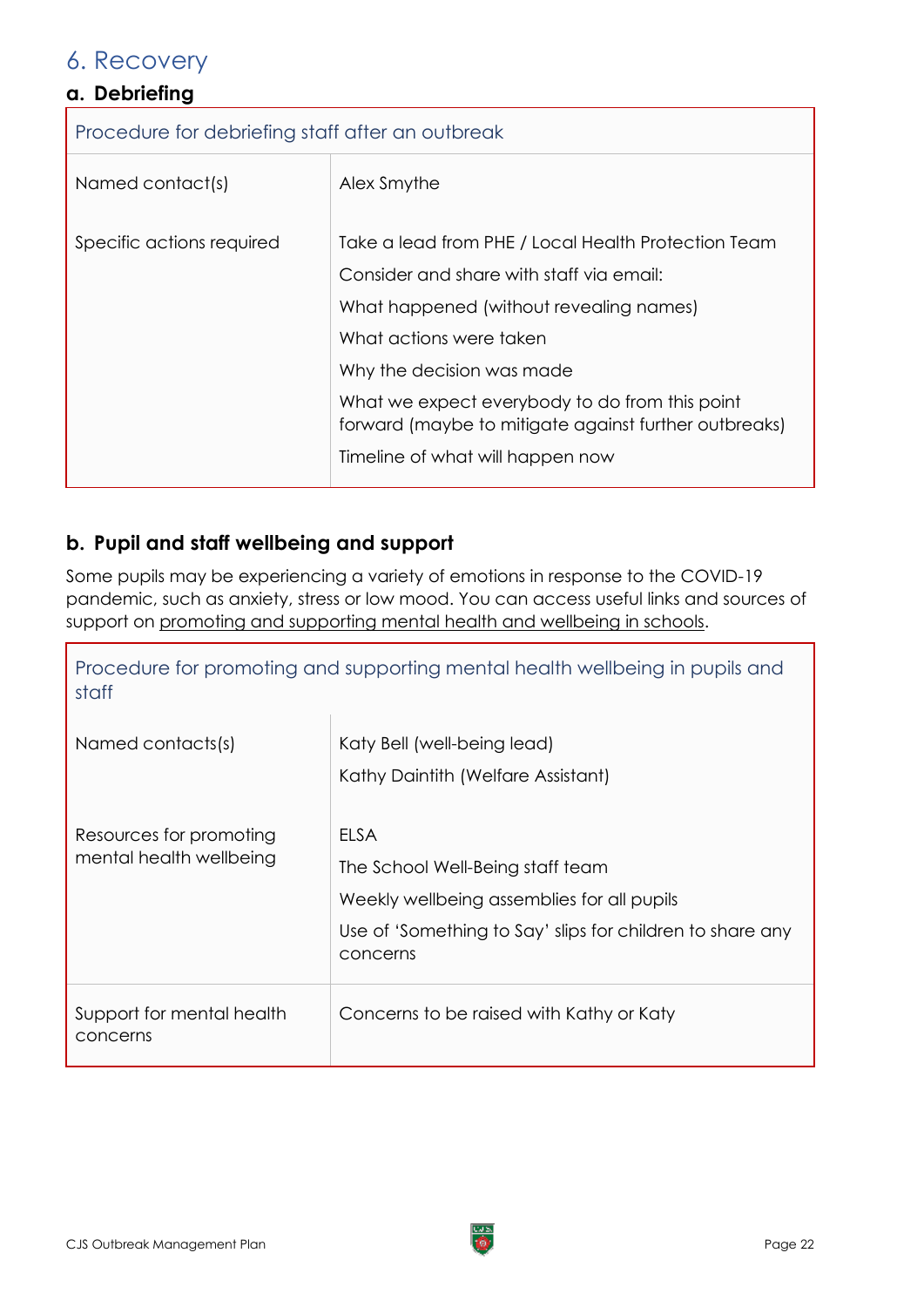| Weblink to guidance | Promoting and supporting mental health and wellbeing<br>in schools (www.gov.uk) |
|---------------------|---------------------------------------------------------------------------------|
|                     | <b>East Midlands Education Support Service (em-</b><br>edsupport.org.uk)        |
|                     | HR advice on employee-wellbeing                                                 |
|                     | Both of the above are links to Nottinghamshire County<br>Council resources      |